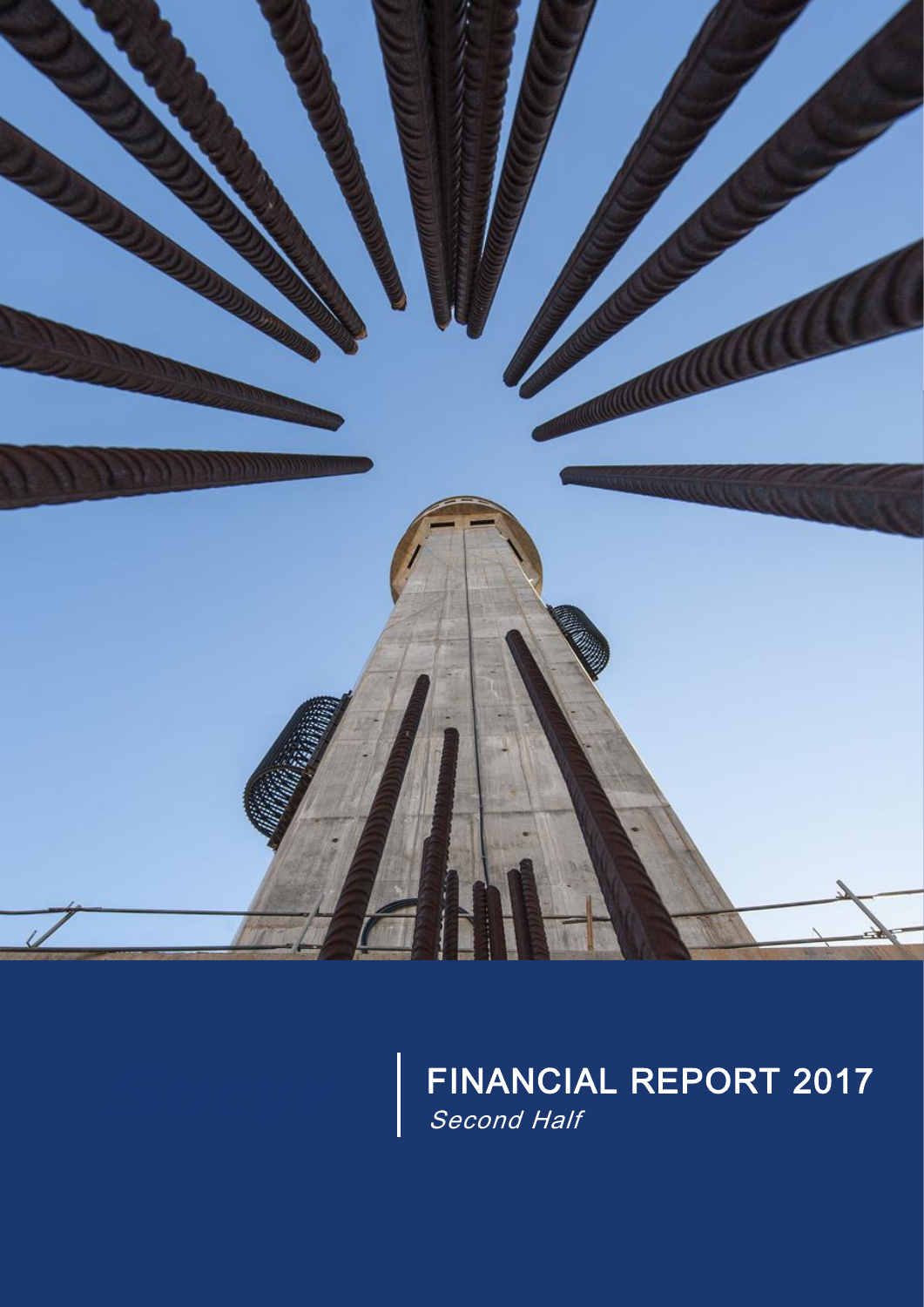

| I.   | <b>2017 HIGHLIGHTS</b>            | $\overline{2}$ |
|------|-----------------------------------|----------------|
| II.  | <b>INCOME STATEMENT</b>           | 10             |
| III. | <b>BACKLOG</b>                    | 13             |
| IV.  | <b>CONSOLIDATED BALANCE SHEET</b> | 15             |
| V.   | PERFORMANCE BY BUSINESS AREA      | 18             |
| VI.  | <b>STOCK MARKET PERFORMANCE</b>   | 37             |
| VII. | <b>APPENDICES</b>                 | 38             |

#### **NOTES**:

The interim financial information presented in this document has been prepared in accordance with International Financial Reporting Standards. This information is not audited and may be modified in the future. This document does not constitute an offer, invitation or recommendation to acquire, sell or exchange shares or to make any type of investment. Sacyr is not responsible for any type of damage or loss arising from any use of this document or its content.

In order to comply with the Guidelines on Alternative Performance Measures (2015/1415en) published by the European Securities and Markets Authority (ESMA), the key APMs used in preparing the financial statements are included in the Appendix at the end of this document. Sacyr considers that this additional information improves the comparability, reliability and comprehensibility of its financial information.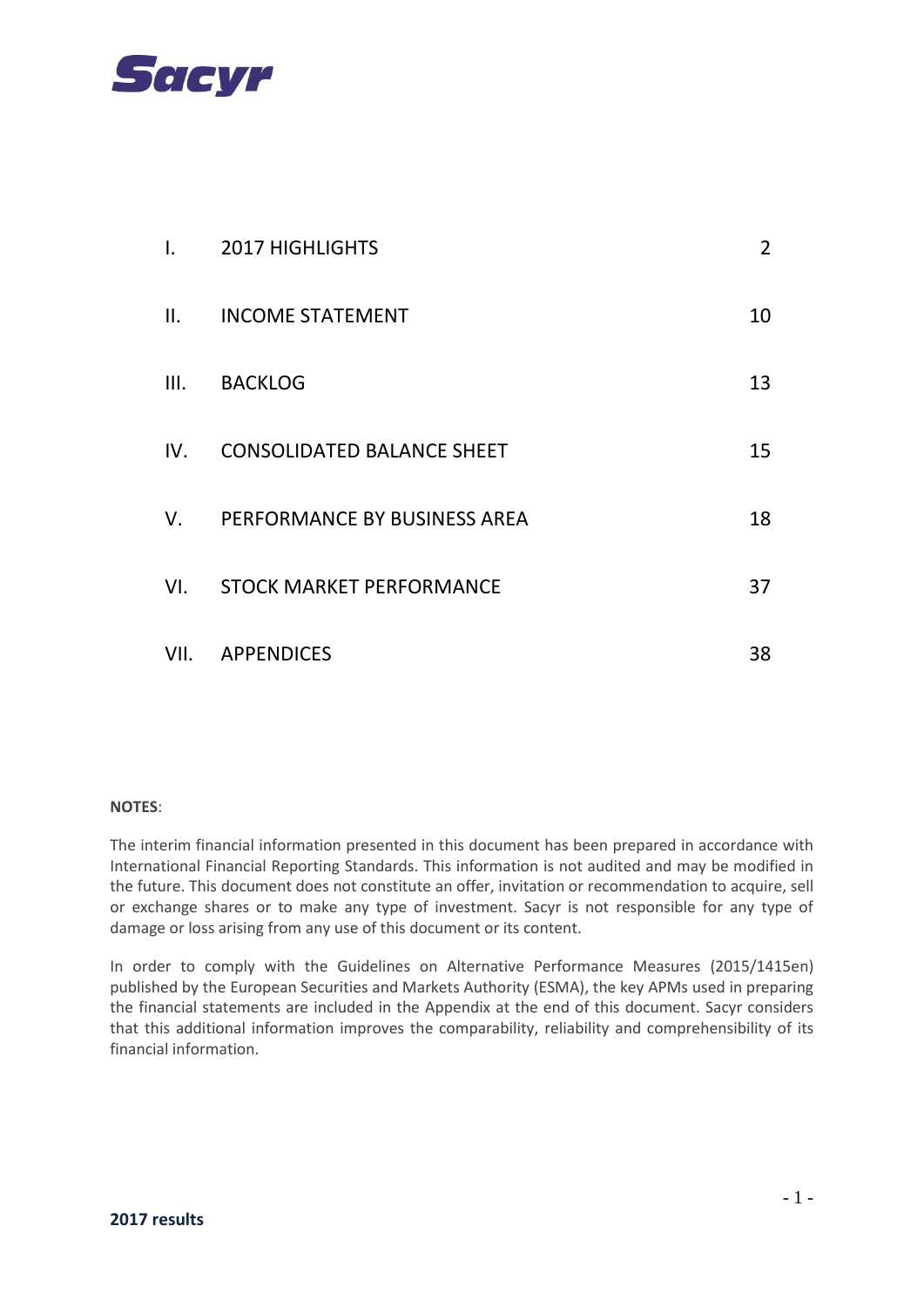

## **I. 2017 HIGHLIGHTS: CORPORATE**

#### **SHAREHOLDER REMUNERATION: BONUS SHARE ISSUE AND SCRIP DIVIDEND.**

As per the terms of the resolutions adopted by shareholders at the Annual General Meeting held on 8 June 2017, Sacyr completed a capital increase charged to unrestricted reserves in July, generating shareholder remuneration of 3%, at a ratio of one new share for every 33 outstanding shares. Following the increase, share capital was set at 533 million shares at 31 December 2017, each with a par value of  $E1$ .

In addition to this bonus share issue, Sacyr paid out a scrip dividend in early 2018, giving shareholders a further return of 2%. Shareholders could either receive a new share for every 48 existing shares held, or otherwise sell Sacyr their rights to receive free shares at a guaranteed fixed price of €0.052, gross, per right. To meet payment of this dividend, a total of 10.6 million new shares were issued in February 2018, meaning Sacyr's share capital will comprise a total of 544 million shares each having a par value of  $\epsilon$ 1. 95.86% of Sacyr's total share capital chose to receive the Company's scrip dividend in shares.

#### **FINANCING CLOSE FOR THE PEDEMONTANA-VENETA MOTORWAY**

In November 2017, Sacyr successfully secured financing for the Pedemontana-Veneta motorway in the region of Veneto (Italy). This road is a major work of civil engineering in Italy and one of Sacyr's most significant projects. The motorway is expected to generate some €12,000 million through the 39 years of management. Initial traffic is estimated at 27,000 vehicles a day, but could rise to 60,000 in the final years of the concession. The project requires construction of 162 km, of which 94 km relates to the main road that will connect 34 municipalities and the industrial area of Vicenza and Treviso, and 68 km to secondary roads. This road will have two tunnels: Malo tunnel (6 km) and S. Urbano tunnel (1.5 km), and eight viaducts. The motorway is part of the European TEN-T and is considered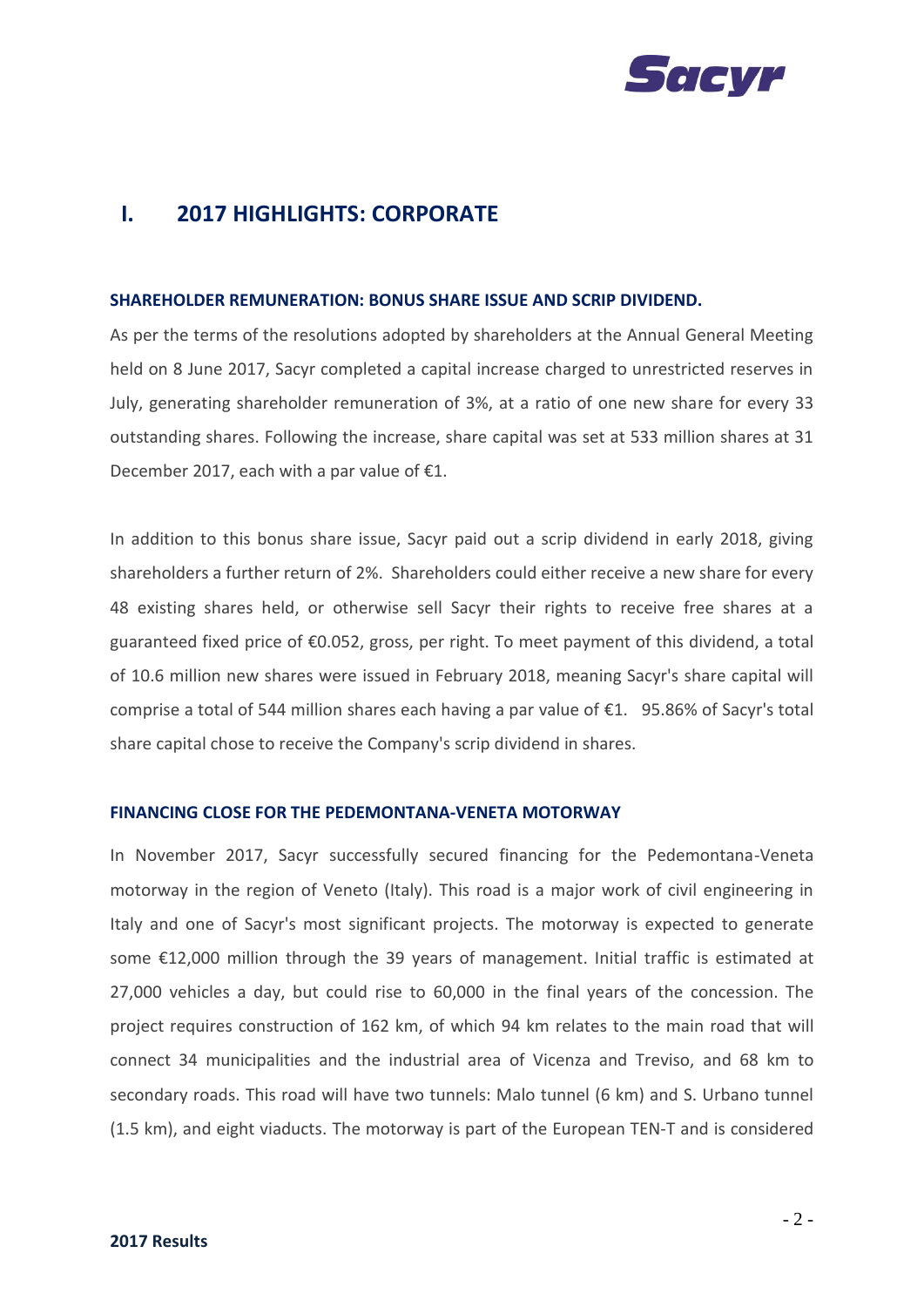

a strategic asset of national relevance as it is located between the existing A4 and A27 highways, crossing the Veneto Region, passing through the provinces of Vicenza and Treviso.

Financing is structured in a bond issue worth  $£1,571$  million, making it one of the largest placements for a greenfield project in Europe. (€1,221 million in senior bonds, maturing in 2047, and a further €350 million in junior bonds maturing in 2027). The financing won the Project Finance International 2017 award for best European transaction in transport infrastructure.

#### **DERIVATIVE ON REPSOL SHARES AND REPAYMENT OF THE ASSOCIATED LOAN**

In April 2017, as a culmination of the strategy of eliminating the risks associated with its stake in Repsol, Sacyr entered into a hedge by means of a derivative transaction, on 72.7 million Repsol shares (60% of its total ownership interest). This transaction completed the process began in the second half of 2016, when two derivatives contracts were arranged on 40% of the Repsol stake.

This eliminates the risk of the Repsol share falling to below a weighted average price of €11.60/share. The structure of this final derivative also allows the company to benefit from all of the upside potential in the market price of the shares.

The funds obtained were used to prepay the loan principal associated with the stake in Repsol, amounting to €769 million, along with the interest accrued to date, for a total of €773 million. In addition, Sacyr will now benefit directly from the dividends distributed by Repsol, as it will not have to use them to repay the interest or the principal of the debt.

#### **FINANCING CLOSE FOR ROAD CORRIDORS 21 AND 24 IN URUGUAY**

[In August 2017, Sacyr](http://www.bolsamania.com/accion/SACYR) successfully arranged financing with Uruguayan infrastructure Debt Fund CAF I for the Company's concession of [Routes 21 and 24 \(Uruguay\)](http://www.sacyr.com/es_es/canales/canal-actualidad/noticias/destacados/2015/Adjudicacion/10112015_Adjudicacion_Primer_proyecto_Uruguay.aspx)**.** The arrangement amounted to 685 million in Indexed Units (IU) (equivalent to roughly €76 million).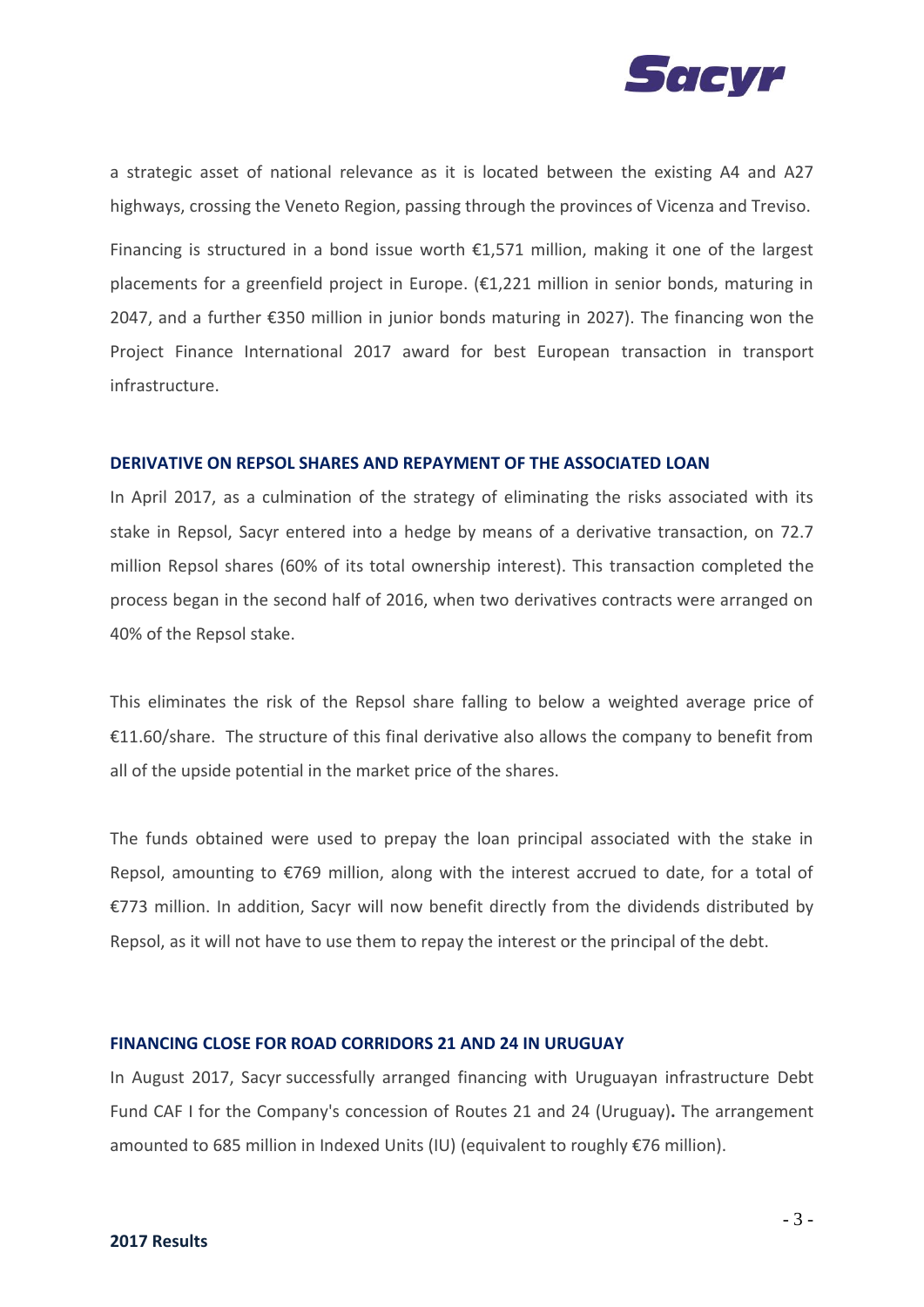

# **ASSET ROTATION: DIVESTMENT OF 49% OF THE RUTA DEL ALGARROBO CONCESSIONAIRE (CHILE) AND OF 4% OF TENERIFE METRO (SPAIN).**

Sacyr sold 49% of Sociedad Concesionaria Ruta del Algarrobo, operator of the 187 km La Serena-Vallenar motorway, which forms part of the strategic Route 5 running from the north to the south of Chile and is the country's main highway. The transaction, agreed with Toesca Infraestructura Fondo de Inversión, totalled €161 million (171 million US dollars), including the associated debt. The deal generated an attractive return on the equity invested. Sacyr Concesiones will keep a 51% stake in Ruta del Algarrobo. The non-controlling interest in the Tenerife metro concession (Tenemetro) was also disposed of.

These transactions are part of Sacyr Concesiones' asset rotation strategy, which involves strategic partners taking a stake in concession assets. It allows returns on these assets to be maximised and capital to be obtained to develop greenfield projects in the concessions sector, where Sacyr Concesiones is the world leader.

# **SACYR CONCESIONES, THE SIXTH LARGEST MANAGER OF TRANSPORT INFRASTRUCTURE CONCESSIONS IN THE WORLD.**

Sacyr Concesiones is the sixth largest manager transport infrastructure concessions company in the world, according to the ranking of infrastructure concessions managers published by the prestigious publication, Public Works Financing (PWF), the same position held by the company in 2016. It also ranks fourth among greenfield infrastructure project developers.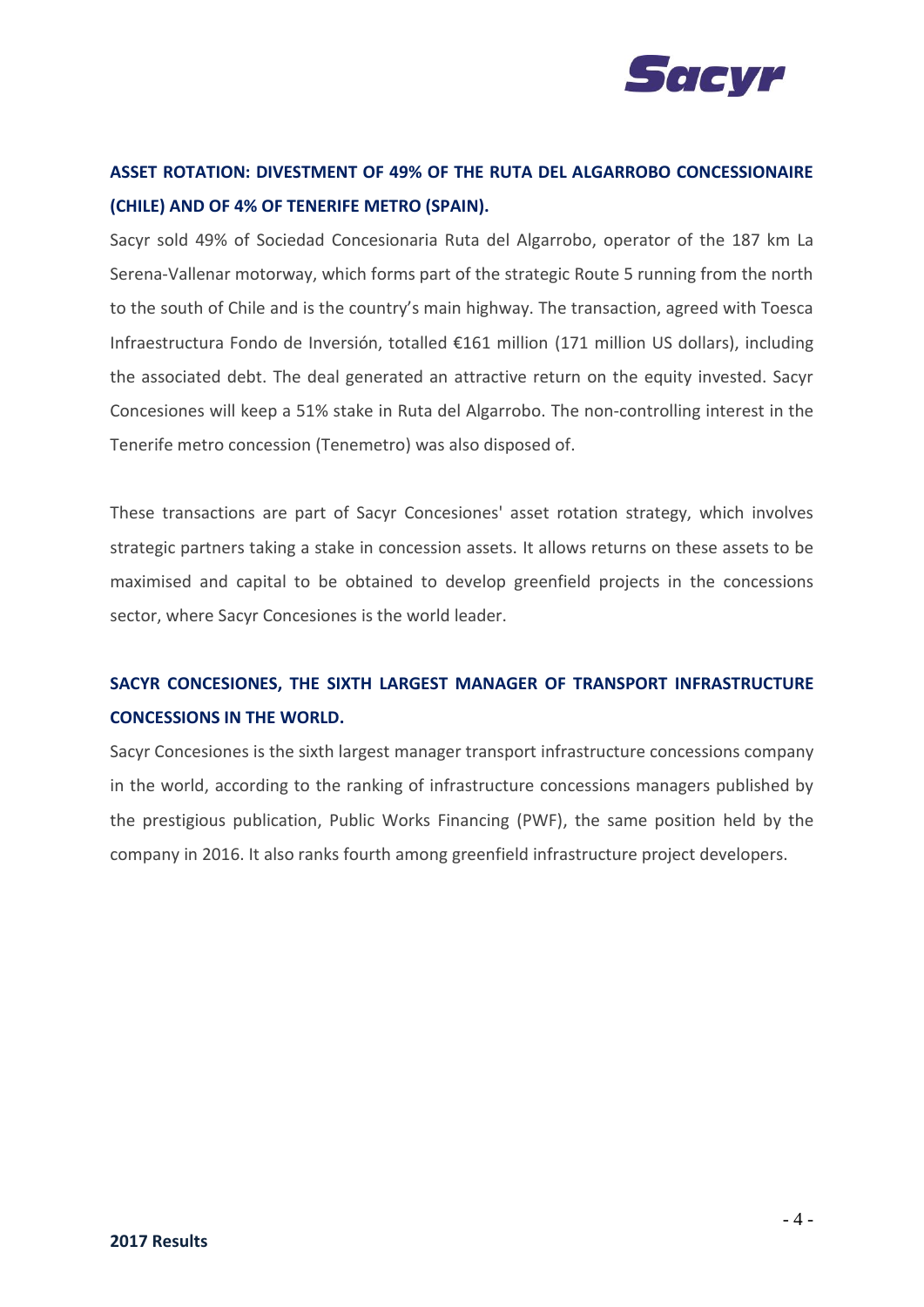

### **2017 HIGHLIGHTS: BUSINESS EXPANSION**

The Sacyr Group enjoyed a busy 2017 across all its business units. It managed to penetrate new markets (e.g. Mexico, Uruguay, Paraguay…), while consolidating the presence of its Services and Industrial units in existing markets through Construction and Concessions activities.

#### **AWARD OF FOUR NEW CONCESSIONS:**

#### • **Road linking Pirámides - Tulancingo - Pachuca (Mexico)**

In July, the General Directorate of Road Maintenance in Mexico awarded Sacyr Concesiones its first Public Private Partnership (PPP) project in the country. The 10-year project consists of the renovation, maintenance and upkeep of two road sections: Pirámides - Tulancingo and Tulancingo - Pachuca. The road has an Average Daily Traffic (ADT) of 19,743 vehicles. The contract is worth  $\epsilon$ 235 million for the concession and  $\epsilon$ 41 million for the construction. Valoriza will maintain the motorway over the 10-year concession period in exchange for €15 million.

#### • **Cúcuta and Pamplona 4G road corridor (Colombia)**

The Colombian National Infrastructure Agency (ANI) has awarded Sacyr the construction and concession contract for the 4G road corridor between Cúcuta and Pamplona, with an estimated €479 million for construction and a revenue backlog for the concession of €2,441 million. This is the fourth 4G concession project that Sacyr has been awarded in Colombia.

The motorway is located in the Norte de Santander department in the north-east of the country. The project involves the construction of 47 km of second carriageway, 4 km of single carriageway, and the refurbishment of the existing 67 km.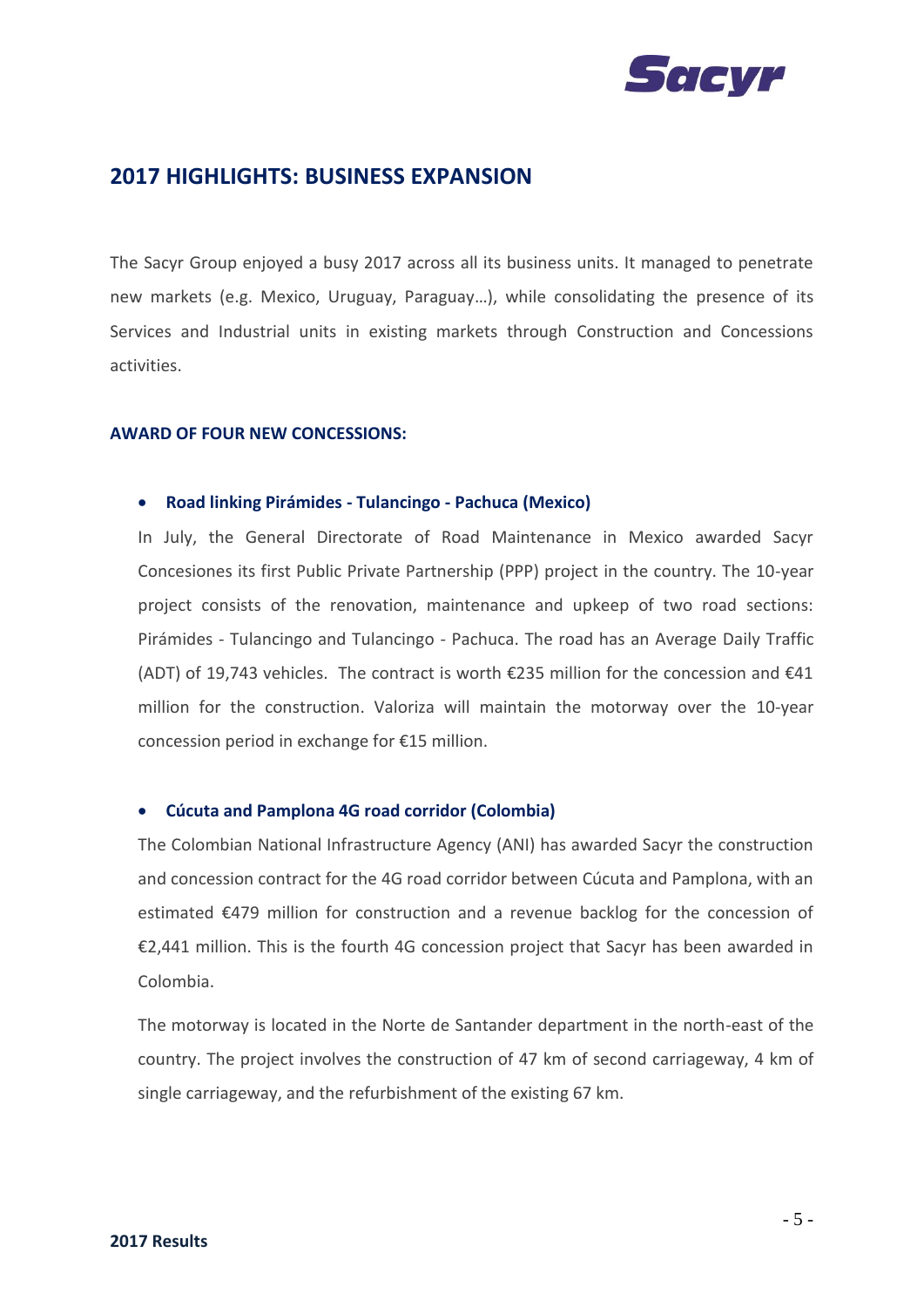

#### • **Routes 2 and 7 (Paraguay)**

In the first quarter, Sacyr included in its backlog the contract in Paraguay to construct and operate Route 2 (between Asunción and Coronel Oviedo) and Route 7 (between Coronel Oviedo and Caaguazú), with planned investment of €277 million to construct the routes and backlog of €1,350 million over the 30 years of the concession.

This is the first motorway project under the new PPP law of Paraguay and its execution is vital for the country's growth, since this is the most important corridor as it connects Asunción with Ciudad del Este and serves 70% of the country's economic activity.

#### • **Hospital General in Mexico City**

In October, the consortium led by Sacyr Concesiones won the concession for the new General Hospital in the southern regional district of Mexico City (Tláhuac Hospital). The project includes the financing, design, construction and outfitting of the hospital, in addition to its operation and maintenance for a period of 23 years. The contract is worth €1,045 million for the concession and €54 million for the construction.

• **After 2017 financial closure,** Sacyr Concesiones was awarded the El Tepual Airport concession at the city of Puerto Montt, Los Lagos Region, Chile. (February 2018).

# **VALORIZA WILL CARRY OUT REPAIR AND MAINTENANCE WORK UNDER THE FOLLOWING CONTRACTS:**

- **Road linking Pirámides - Tulancingo - Pachuca (Mexico):** worth €15 million, with a concession term of 10 years.
- **Antofagasta Hospital (Chile)**: worth €139 million, with a concession term of 15 years.
- **Operation and maintenance of Rutas de Litoral (Uruguay),** worth €41 million over a concession term of 25 years.
- **Concession to provide maintenance services for the "Global Mixto" roads in the provinces of Santiago, Maipo and Cordillera (Metropolitana Region), Chañaral and**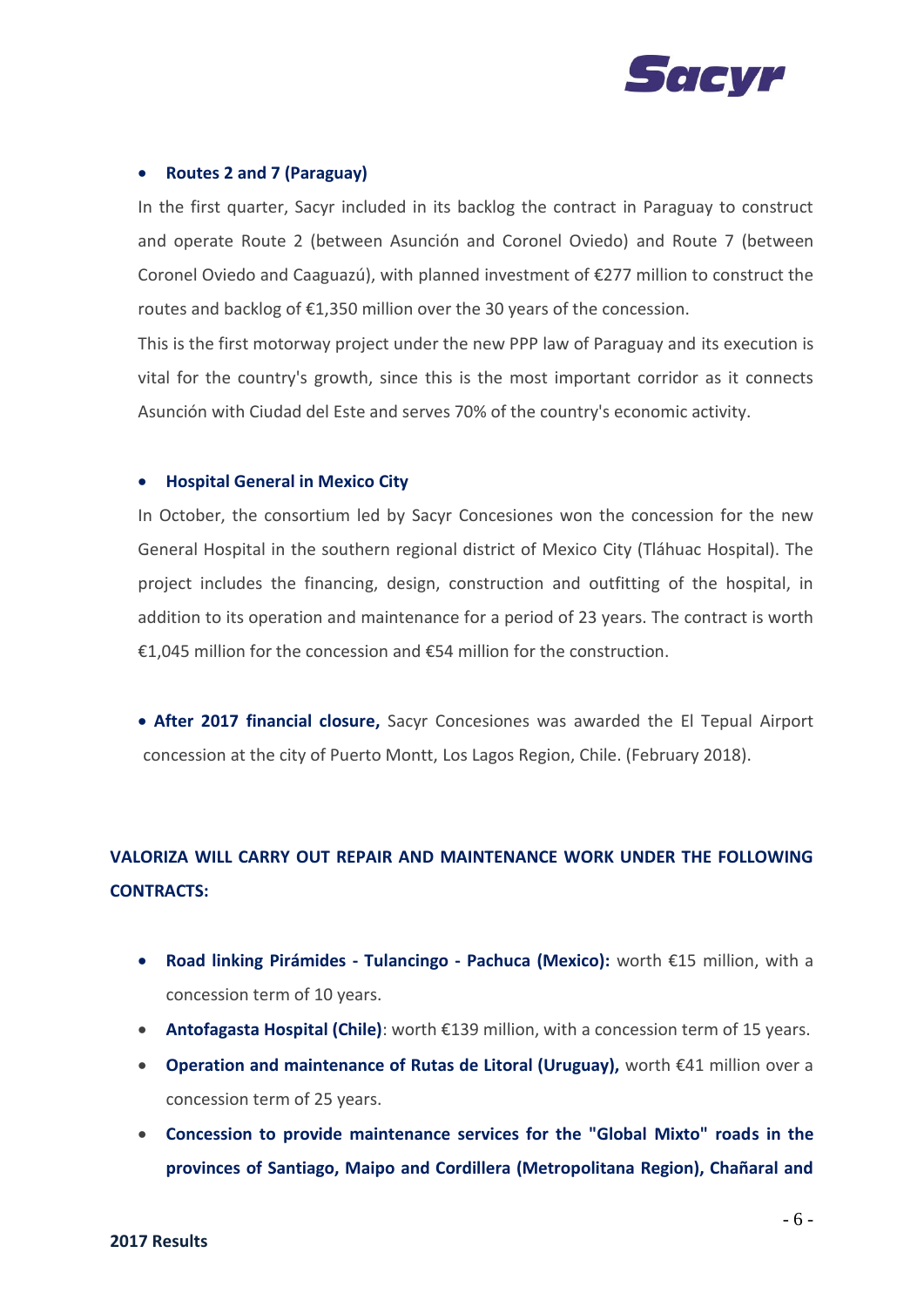

**Copiapó (Atacama Region), Ranco (Los Ríos Region) and the provinces of Iquique and Tamaraugal (Taracopa Region), in Chile,** for a total amount of €39 million and a concession term of 4 years.

• **Motorway repair and maintenance services for the Autopistas del Atlántico AP-9 AUDASA, Autoestradas de Galicia AG-55 and Autoestradas de Galicia AG-57,** for a total of €40 million and a concession term of 6 years, extendable by a further 2 years.

#### **OTHER IMPORTANT CONTRACTS:**

#### • **Construction of Hospital de Quillota-Petorca (Chile)**

In February 2017, the Chilean Ministry of Public Works awarded Sacyr a contract worth €128 million to build the new bi-provincial Quillota-Petorca Hospital in the Valparaiso Region. The 40-month project will cover an area of 73,204 m2 and will have 282 beds, 9 surgery theatres, 3 delivery rooms, 8 emergency rooms, 8 odontology rooms and 52 outpatient consulting rooms. The hospital will provide services to over 320,000 people from the Quillota and Petorca provinces and will replace the current San Martin de Quillota Hospital.

#### • **Construction and operation of a waste treatment plant in Melbourne (Australia)**

Sacyr Industrial and Valoriza have been awarded a contract for the design/construction and operation, respectively, of a waste treatment and composting plant in Melbourne (Australia), with a backlog of €30 million for Sacyr Industrial and €113 million for Valoriza.

#### • **EPC contract for a new cement plant in Bolivia for Sacyr Industrial**

In March 2017, a consortium led by Sacyr Industrial was awarded the main contract to build the new cement plant in Potosí (Bolivia), worth €226 million. The EPC contract includes the greenfield design, construction, assembly and start-up of a new clinker line, which will have a capacity of 3,000 tonnes per day, and a cement production line, which will produce 1.3 million tonnes of cement a year. This is the second EPC contract of its kind to be signed in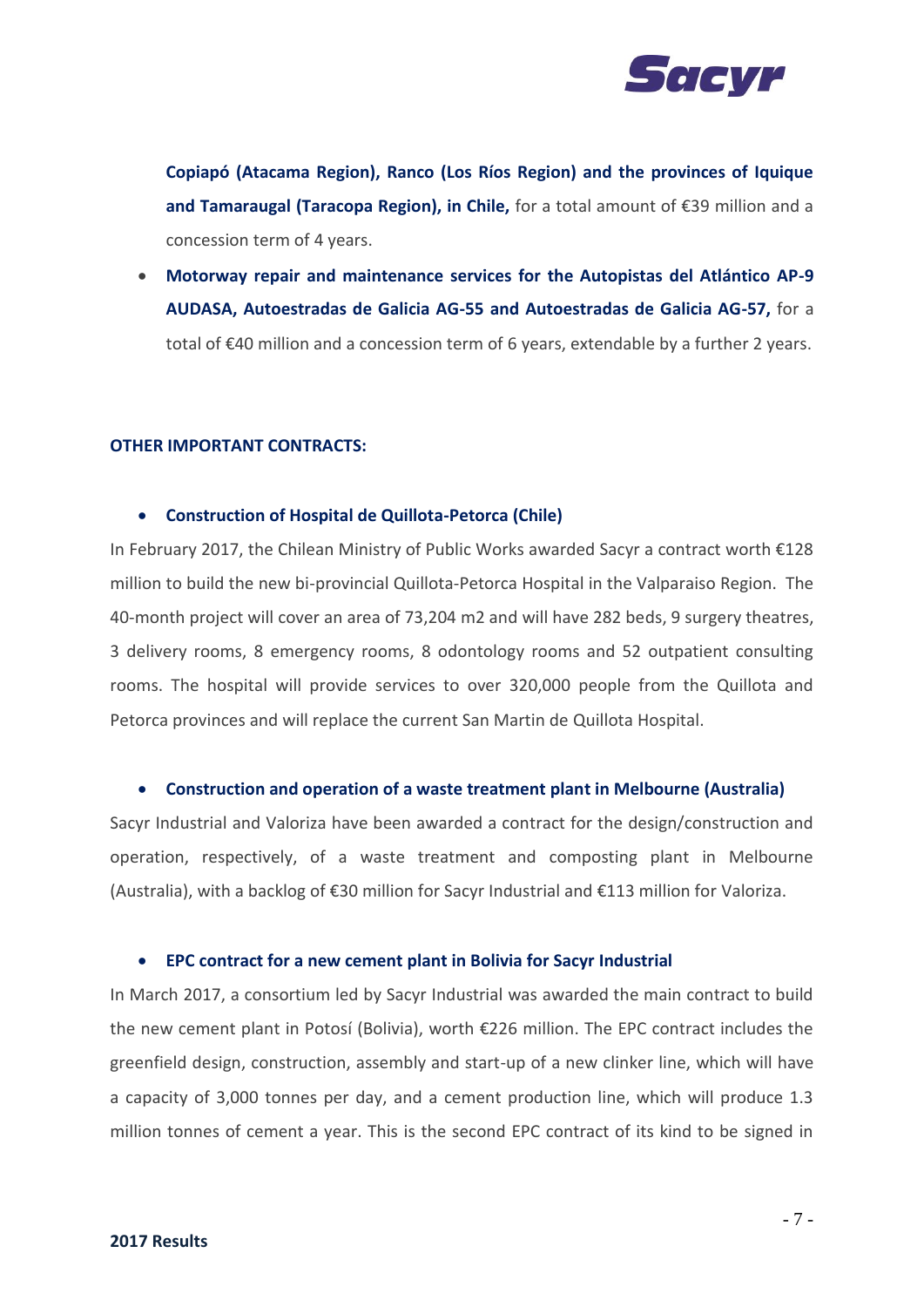

Bolivia (following the award of the Oruro cement plant in 2015) and the third in South America after winning last year's tender for the Riobamba (Ecuador) factory.

• **Sacyr Industrial wins a project to maintain electricity grids in Chile** 

Sacyr Industrial strengthened its presence in Chile with a contract to extend the following power transmission lines: "Cóndores-Parinacota", "Melipulli-Puerto Montt" and "Candelaria", for a total amount of  $\epsilon$ 60 million and with a 36-month execution period.

• **After 2017 financial closure, Valoriza Servicios Medioambientales successfully entered Colombia by securing a waste collection and cleaning contract for special services area number 5 in Bogotá.**

The contract runs for eight years and is worth €170 million in total.

• **Sacyr was named preferred bidder for the construction and operation of a waste treatment plant in Connecticut (United States).** 

The project requires Sacyr to design, finance, construct and operate a new waste treatment plant in Hartford, Connecticut, and to upgrade the existing incinerator by bringing it in line with the highest international standards in efficiency. The facility will manage a third of the waste generated in the state of Connecticut and will set the bar when it comes to the quantity of waste it treats and its levels of emissions. Backlog will be over €2,900 million over the 30-year term of the contract. The facilities will feature proprietary technology and will be able to treat 900,000 tonnes/year.

#### **START UP OF THE ANTOFAGASTA HOSPITAL (CHILE)**

In November, the consortium headed by Sacyr Concesiones Chile opened the new Antofagasta Regional Hospital in Chile. The complex was constructed by Sacyr Chile and will be managed by Sociedad Concesionaria Siglo XXI (formed by Sacyr Concesiones Chile and Global Dominion Access) for a period of 15 years.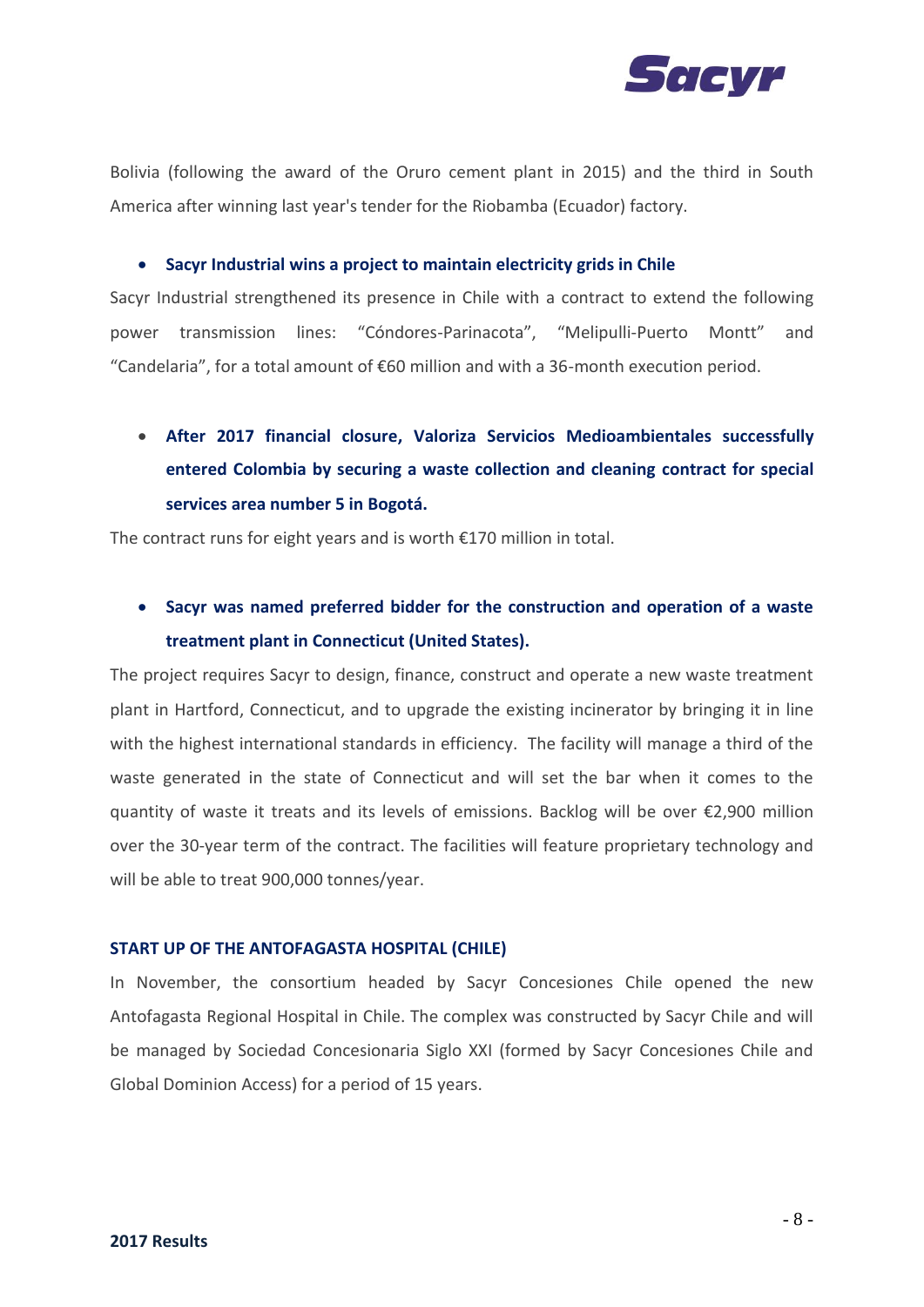

### **II. INCOME STATEMENT**

Results for 2017 confirm the strong operating performance reported by the Group's businesses over the year and the consolidation of strategic growth across our international markets.

| <b>STATEMENT OF INCOME</b>                         |              |              | % chg    |
|----------------------------------------------------|--------------|--------------|----------|
| (Thousands of Euros)                               | 2017         | 2016         | 17/16    |
|                                                    |              |              |          |
| <b>Revenue</b>                                     | 3,092,606    | 2,860,475    | 8.1%     |
| Other income                                       | 176,877      | 103,177      | 71.4%    |
| <b>Total operating income</b>                      | 3,269,483    | 2,963,652    | 10.3%    |
| <b>External and Operating Expenses</b>             | $-2,846,891$ | $-2,604,091$ | 9.3%     |
| <b>EBITDA*</b>                                     | 422,592      | 359,561      | 17.5%    |
| Amortisation and depreciation charge               | $-137,097$   | $-113,300$   | 21.0%    |
| Trade Provisions and non recurring items           | $-28,669$    | $-38,180$    | $-24.9%$ |
| <b>NET OPERATING PROFIT</b>                        | 256,826      | 208,081      | 23.4%    |
| Financial results                                  | $-174,253$   | $-200,664$   | $-13.2%$ |
| Forex results                                      | $-71,236$    | 10,986       | n.a.     |
| Results from equity accounted subsidiaries         | 259,114      | 207,085      | 25.1%    |
| Provisions for financial investments               | 86,210       | $-4,324$     | n.a.     |
| Change in value of financial instruments           | $-144,754$   | $-67,556$    | 114.3%   |
| Results from sales of non current assets           | $-362$       | 27,244       | n.a.     |
| <b>PROFIT BEFORE TAXES</b>                         | 211,545      | 180,852      | 17.0%    |
| Corporate Tax                                      | $-42.967$    | $-45,600$    | $-5.8%$  |
| PROFIT FOR CONTINUING ACTIVITIES                   | 168,578      | 135,252      | 24.6%    |
| RESULTS FOR COMPANIES WITH DISCONTINOUS ACTIVITIES | 0            | 0            |          |
| <b>CONSOLIDATE RESULTS</b>                         | 168,578      | 135,252      | 24.6%    |
| <b>Minorities</b>                                  | $-37,934$    | $-15,010$    | 152.7%   |
| <b>NET ATTRIBUTABLE PROFIT</b>                     | 130,644      | 120,242      | 8.7%     |
|                                                    |              |              |          |
| <b>Gross margin</b>                                | 13.7%        | 12.6%        |          |

\*Does not include the non-recurring expense due to redundancy plan of Sacyr Construcción for an amount of €17m in 2017 and €25.5m in 2016.

- Revenue totalled €3,093 million in 2017, up 8% from 2016.
- 58% of revenue and 73% of the backlog were generated outside Spain.
- EBITDA totalled €423 million in 2017, up 18%.
- Net operating profit (EBIT) increased by 23% to €257 million.
- The EBITDA margin was 13.7%, versus 12.6% in 2016.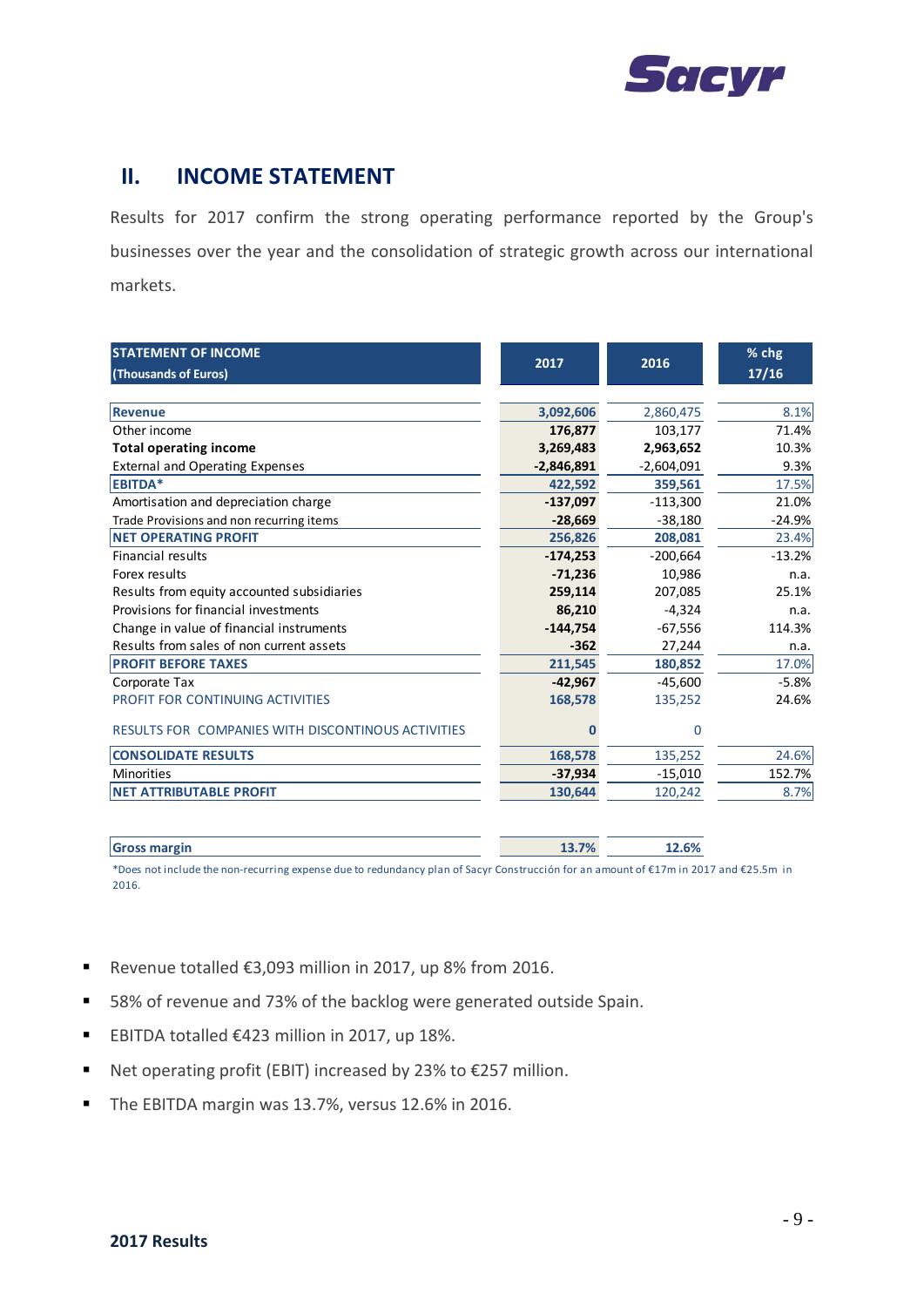

■ Attributable net profit in 2017 was €131 million, up 9% on the €120 million reported in 2016. In like-for-like terms, stripping out the extraordinary gains from sales of concession assets (€21 million in 2016), net profit rose by approximately 32%.

#### **REVENUE**

#### **Revenue grew by 8% as a result of the favourable performance of the Group's activities.**

This positive performance resulted in revenue of  $\epsilon$ 3,093 million in the year, despite challenging conditions for construction activity in Spain and Portugal. Revenue in the Industrial division soared by 30%, in Infrastructure Concessions by 15% and in Services by 5%. Revenue in the Construction business picked up in the last quarter of the year, as initial project delays were put right and the contribution of the Pedemontana-Veneta motorway in Italy was recognised in the financial statements.

| <b>REVENUE (Thousands of Euros)</b> | 2017       | 2016       | $%$ Chg |
|-------------------------------------|------------|------------|---------|
| <b>CONSTRUCTION</b>                 | 1,224,984  | 1,249,922  | $-2.0%$ |
| <b>CONCESSIONS</b>                  | 612,764    | 552,438    | 10.9%   |
| Revenue from concessions            | 355,758    | 309,519    | 14.9%   |
| Revenue from construction           | 257,006    | 242,919    | 5.8%    |
| <b>SERVICES</b>                     | 951,896    | 908,249    | 4.8%    |
| <b>INDUSTRIAL</b>                   | 522,851    | 400,579    | 30.5%   |
| Holding y Adjustment                | $-219,890$ | $-250,713$ |         |
| <b>REVENUE</b>                      | 3,092,606  | 2,860,475  | 8.1%    |
| International                       | 1,800,067  | 1,471,064  | 22.4%   |
| % International                     | 58%        | 51%        |         |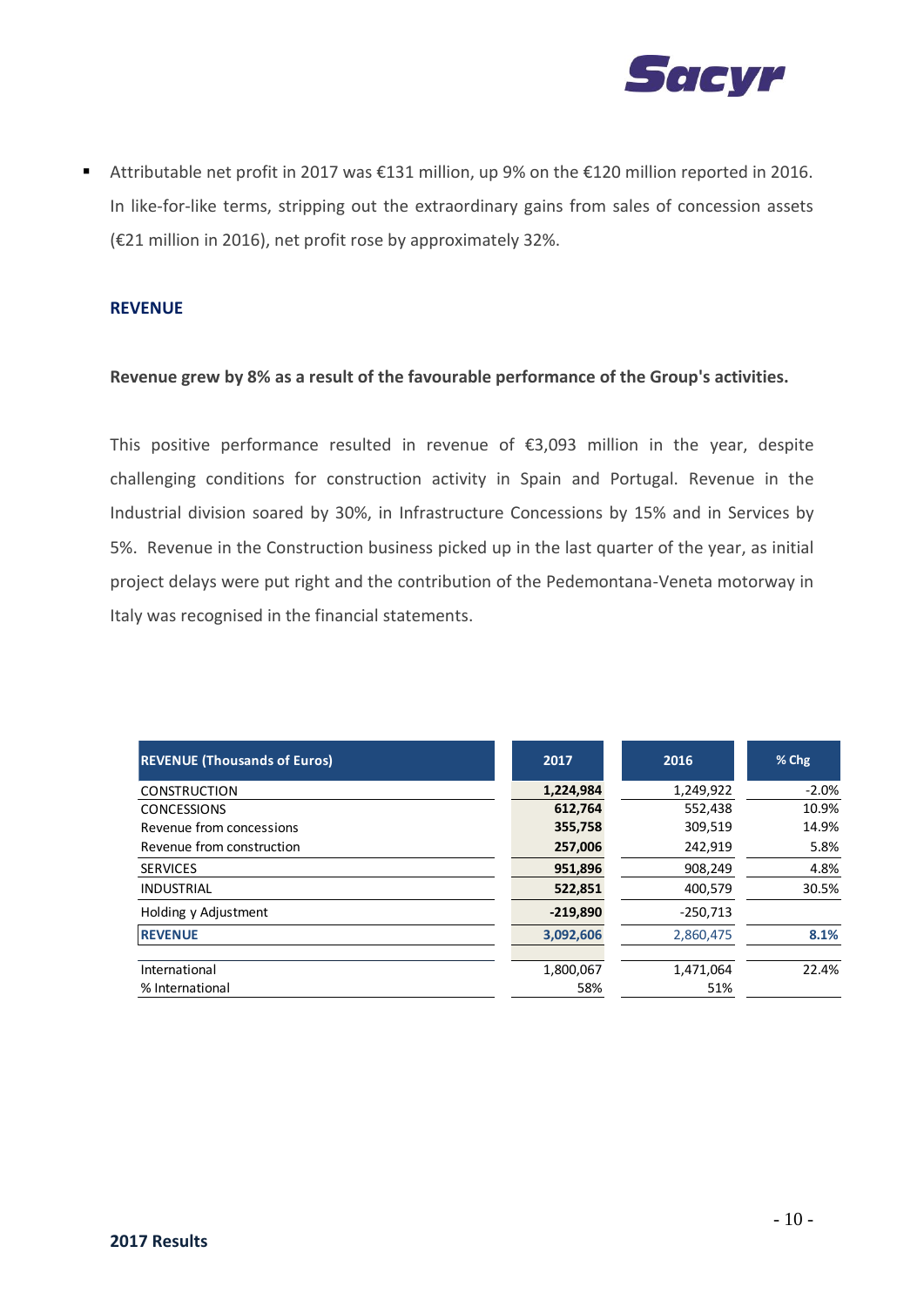

#### **EBITDA**

Revenue growth triggered a very strong EBITDA performance, with growth of 18% from the year before, rising by 14% in the Industrial division, 10% in Services and 12% in Concessions. In the Construction business, the improvement was down to the pick-up in business in the last quarter of the year, plus the contribution made by the Pedemontana-Veneta motorway in Italy. This improvement brought the consolidated EBITDA margin to 13.7% at year-end.

| <b>EBITDA (Thousands of Euros)</b> | 2017      | 2016      | $%$ Chg |
|------------------------------------|-----------|-----------|---------|
| <b>CONSTRUCTION</b>                | 92,769    | 58,115    | 59.6%   |
| <b>CONCESSIONS</b>                 | 231,940   | 206,832   | 12.1%   |
| <b>SERVICES</b>                    | 83,300    | 76,006    | 9.6%    |
| INDUSTRIAL                         | 34,453    | 30,095    | 14.5%   |
| Holding y Adjustment               | $-19,870$ | $-11,486$ |         |
| <b>EBITDA</b>                      | 422,592   | 359,561   | 17.5%   |
| Ebitda Margin (%)                  | 13.7%     | 12.6%     |         |

\*Does not include the non-recurring expense due to redundancy plan of Sacyr Construcción for an amount of €17m in 2017 and €25.5m in 2016.

#### **EBIT**

EBIT totalled €257 million, up 23% on 2016.

#### **FINANCIAL RESULT**

The net financial result was €-174 million, down 13% year on year, while the average interest rate on borrowings was 3.6%.

#### **EARNINGS AT COMPANIES ACCOUNTED FOR USING THE EQUITY METHOD**

The total under this heading of the income statement amounted to €259 million, of which €244 million related to our share of Repsol's net profit, after carrying out the relevant valuation adjustment. At 31 December, Repsol's carrying amount was €15.97/share.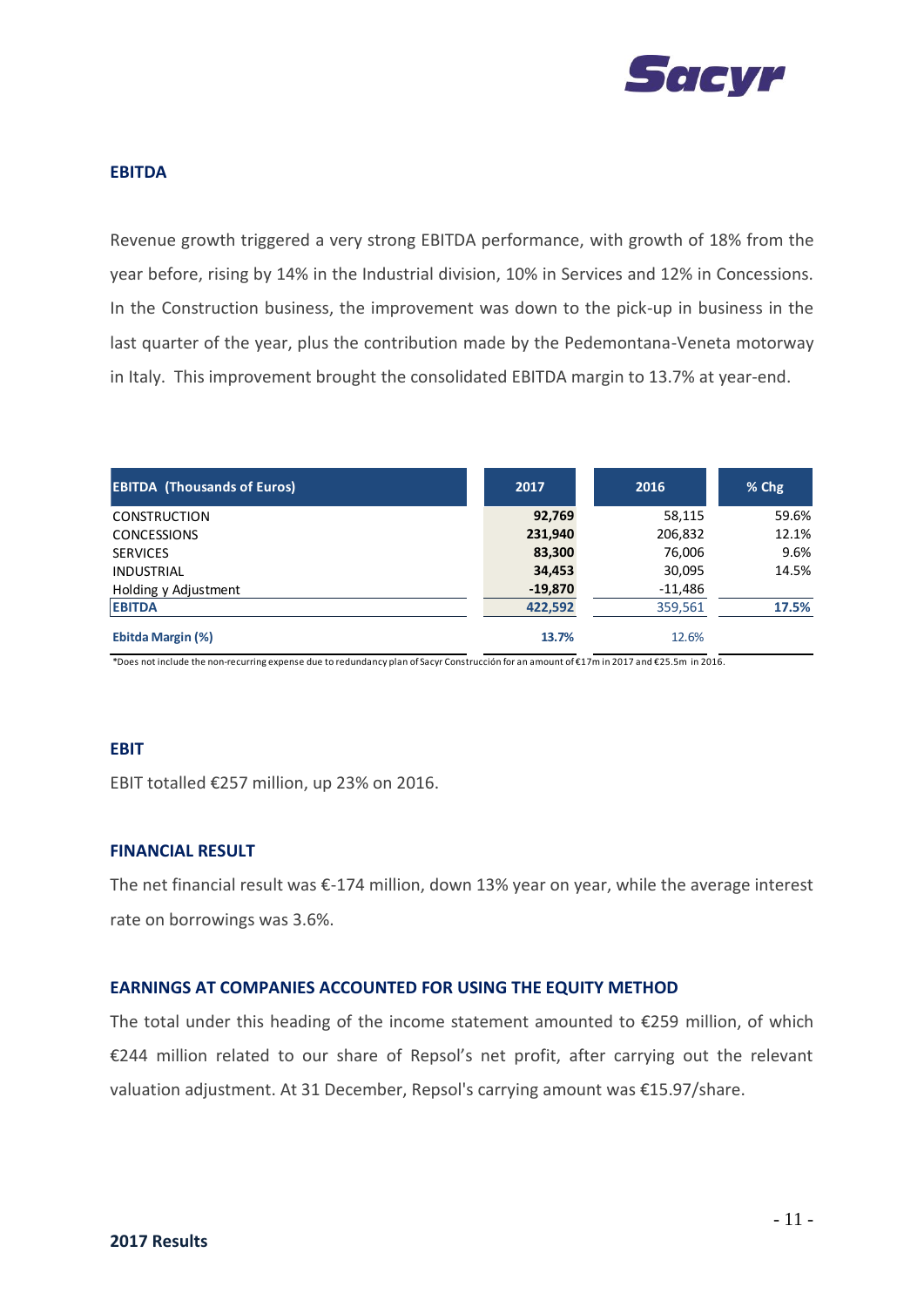

#### **NET PROFIT**

Net profit at 31 December 2017 stood at €131 million, marking a year-on-year improvement of 9%. Bearing in mind that in 2016 net profit included €21 million from the sale of three hospitals in Portugal, like-for-like growth would be approximately +32%.

### **III. BACKLOG**

The backlog of future income amounted to €41,001 million at 31 December 2017, up 58% year on year.

The Group continues to pursue a process of strategic internationalisation across its strategic markets. The percentage of the international portfolio is already 73%, versus 52% at 31 December 2016. This significant growth is due to the Group's huge success in securing contracts in countries such as Colombia, Mexico, Paraguay, Australia, Chile and Bolivia…, and also because of the incorporation of the Pedemontana-Veneta concession in Italy, which has added close to €12,000 million in value.

| <b>BACKLOG (Thousands of euros)</b> | 2017   | <b>International</b> | <b>Spain</b> | % Internat. |
|-------------------------------------|--------|----------------------|--------------|-------------|
| <b>CONSTRUCTION</b>                 | 5,868  | 5,305                | 563          | 90%         |
| <b>CONCESSIONS</b>                  | 27,163 | 22,351               | 4,812        | 82%         |
| <b>SERVICES</b>                     | 5,661  | 1,662                | 3,999        | 29%         |
| <b>INDUSTRIAL</b>                   | 2,310  | 439                  | 1,871        | 19%         |
| <b>INTERGROUP SETTINGS</b>          | 0      | $-461$               | -86          |             |
| <b>TOTAL</b>                        | 41,001 | 29,757               | 11,245       |             |
|                                     |        |                      |              |             |
| <b>Backlog December 2016</b>        | 25,956 |                      |              |             |
|                                     |        |                      |              |             |
| Chg. 2Q17                           | 58%    |                      |              |             |

At the Construction business, international business accounted for 90%, versus 84% at 31 December 2016. The Group's geographic exposure is concentrated in Chile, Italy, Peru, Colombia, Paraguay, Mexico, the United Kingdom, Qatar, Uruguay, Portugal, Angola and various other countries.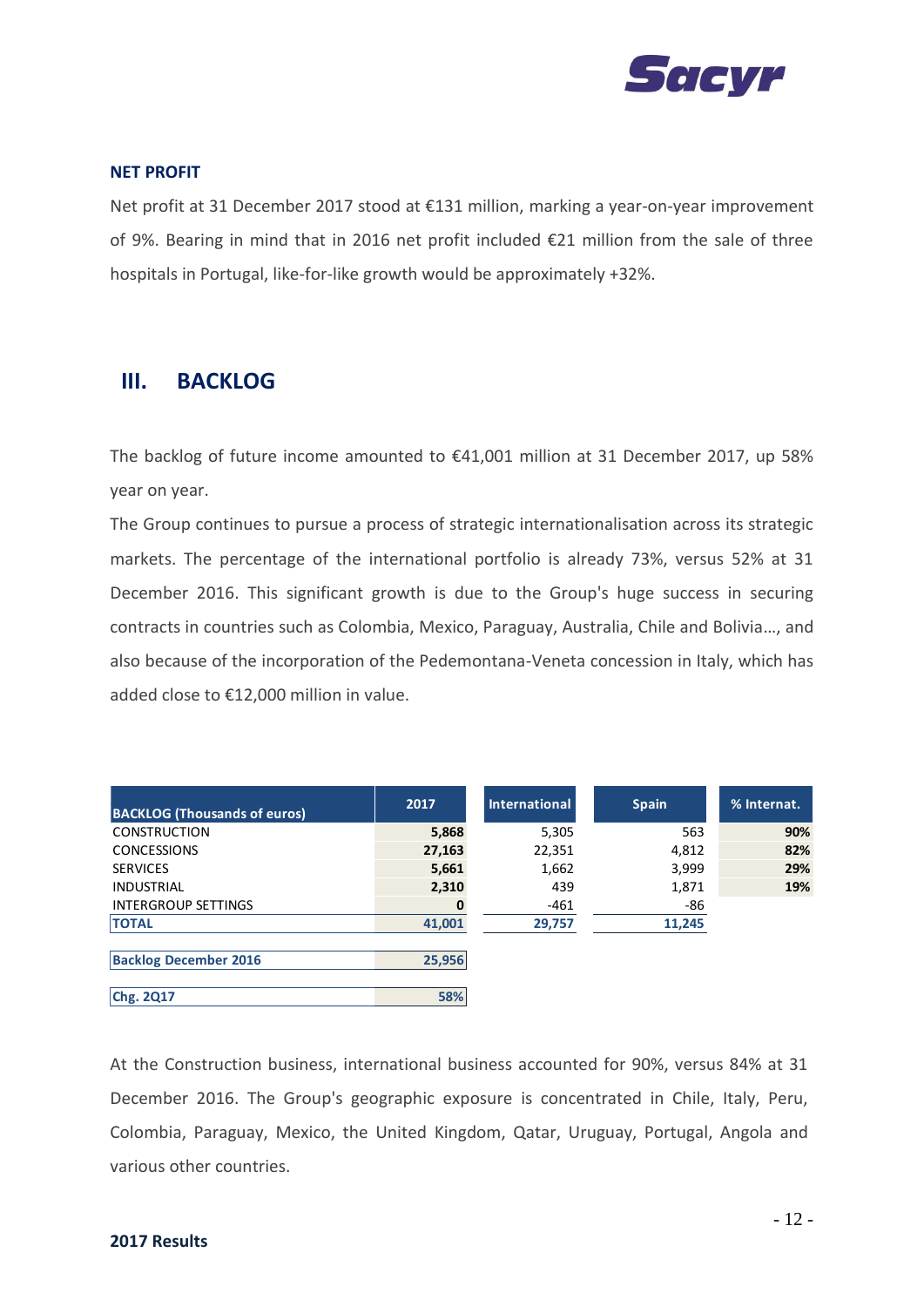

Sacyr's international presence is steadily increasing in the Concessions business, with a focus on strategic markets. At 31 December 2017, the international backlog accounted for 82% of the total. The company operates in Chile, Colombia, Uruguay, Paraguay, Peru, Italy, Mexico, Ireland and Portugal.

Sacyr Industrial is present in countries such as Australia, Bolivia, Oman, Mexico, Peru, Panama, Chile, Colombia and Ecuador, as well as Spain, with numerous projects in the oil and gas sector and electricity infrastructure sectors and in power plants, cement plants, desalination plants and waste treatment facilities. It now has backlog projects exceeding €2,300 million and 19% are located abroad.

Valoriza is present in the domestic market, with contracts in Spain for dependency services, municipal services, waste treatment, environmental projects, catering, mining, facility management, etc. In addition to this domestic business, some 30% of its backlog is located outside Spain, specifically in Algeria, Portugal, Chile, Australia and other countries, largely through contracts for the operation and maintenance of water concessions, and the maintenance of infrastructure.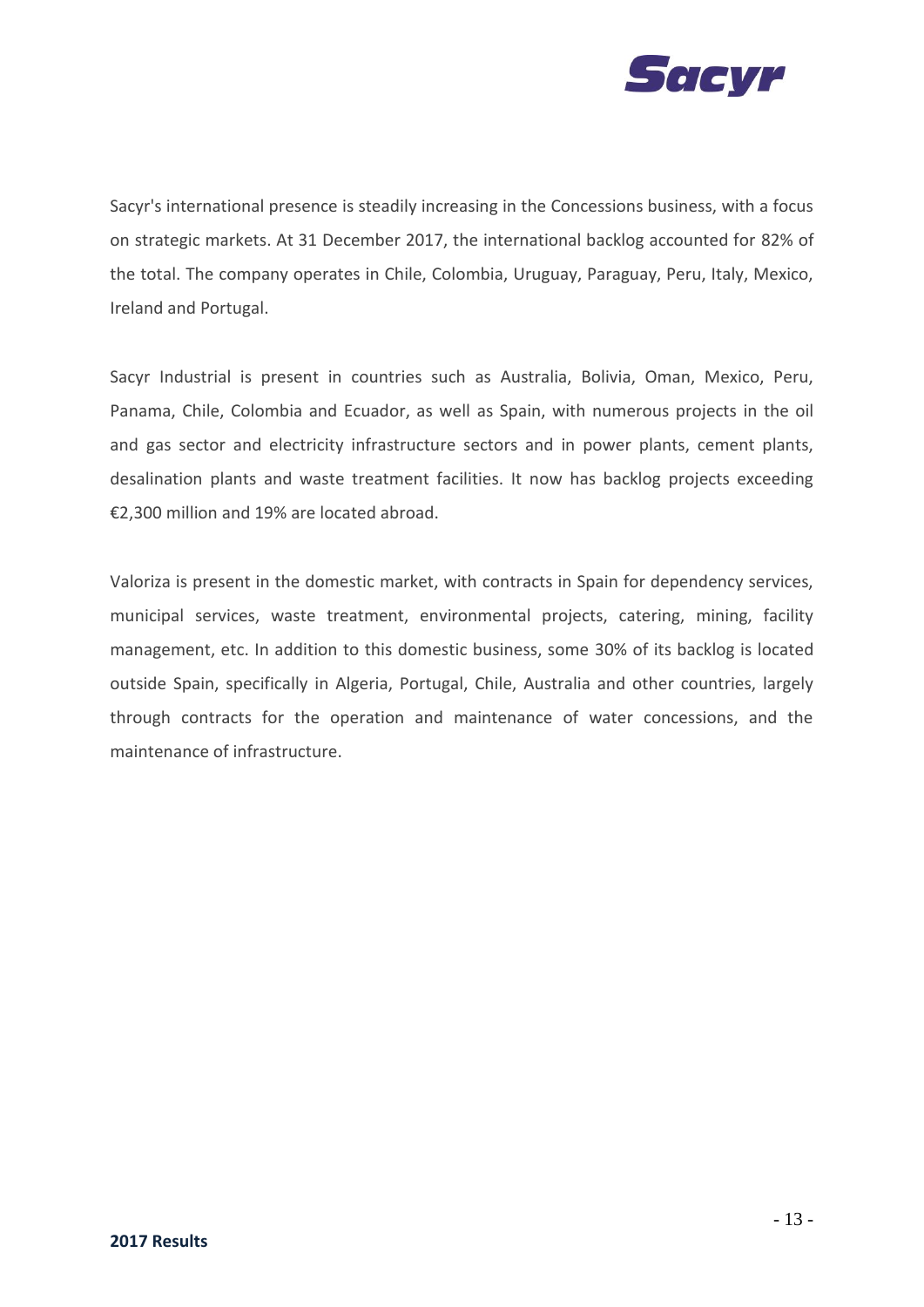

# **IV. CONSOLIDATED BALANCE SHEET**

| <b>BALANCE SHEET</b><br>(Thousands of Euros)                     | 2017       | 2016       | Chg 17/16  |
|------------------------------------------------------------------|------------|------------|------------|
| <b>NON CURRENT ASSETS</b>                                        | 8,098,032  | 7,023,764  | 1,074,269  |
| Intangible Assets                                                | 17,188     | 13,044     | 4,144      |
| <b>Concessions Investments</b>                                   | 1,370,054  | 1,402,267  | $-32,213$  |
| <b>Fixed Assets</b>                                              | 387,600    | 363,350    | 24,250     |
| <b>Financial Assets</b>                                          | 3,059,941  | 3,110,156  | $-50,215$  |
| Receivables from concession assets                               | 2,854,735  | 1,712,627  | 1,142,108  |
| Other non Current Assets                                         | 241,714    | 236,820    | 4,894      |
| Goodwill                                                         | 166,801    | 185,500    | $-18,699$  |
| <b>CURRENT ASSETS</b>                                            | 5,478,224  | 3,665,181  | 1,813,042  |
| Non current assets held for sale                                 | 454,992    | 475,406    | $-20,414$  |
| Inventories                                                      | 199,937    | 236,121    | $-36,183$  |
| Receivables from concession assets                               | 260,278    | 173,877    | 86,400     |
| <b>Accounts Receivable</b>                                       | 2,333,664  | 2,065,683  | 267,981    |
| <b>Financial Assets</b>                                          | 113,361    | 92,787     | 20,574     |
| Cash                                                             | 2,115,992  | 621,308    | 1,494,684  |
| <b>ASSETS = LIABILITIES</b>                                      | 13,576,256 | 10,688,945 | 2,887,311  |
| <b>EQUITY</b>                                                    | 2,004,421  | 2,080,399  | $-75,978$  |
| Shareholder's Equity                                             | 1,652,140  | 1,791,524  | $-139,384$ |
| Minority Interests                                               | 352,281    | 288,875    | 63,406     |
| <b>NON CURRENT LIABILITIES</b>                                   | 7,253,241  | 5,271,628  | 1,981,613  |
| <b>Financial Debt</b>                                            | 4,729,167  | 3,605,678  | 1,123,489  |
| Financial Instruments at fair value                              | 192,800    | 185,829    | 6,971      |
| Provisions                                                       | 294,882    | 370,428    | $-75,546$  |
| Other non current Liabilities                                    | 547,141    | 491,399    | 55,742     |
| Other hedged debt                                                | 1,489,252  | 618,294    | 870,957    |
| <b>CURRENT LIABILITIES</b>                                       | 4,318,594  | 3,336,918  | 981,677    |
| Liabilities associated with the non current assets held for sale | 176,965    | 203,042    | $-26,076$  |
| <b>Financial Debt</b>                                            | 921,205    | 829,062    | 92,143     |
| Financial Instruments at fair value                              | 27,127     | 21,375     | 5,752      |
| Trade Accounts Payable                                           | 2,460,967  | 1,550,211  | 910,756    |
| <b>Operating Provisions</b>                                      | 122,726    | 220,778    | $-98,052$  |
| Other current liabilities                                        | 609,604    | 512,450    | 97,154     |

The main changes in 2017 were largely down to the consolidation within the Group of the company that owns the Superstrada Pedemontana-Veneta motorway in Italy, effective from 1 July 2017.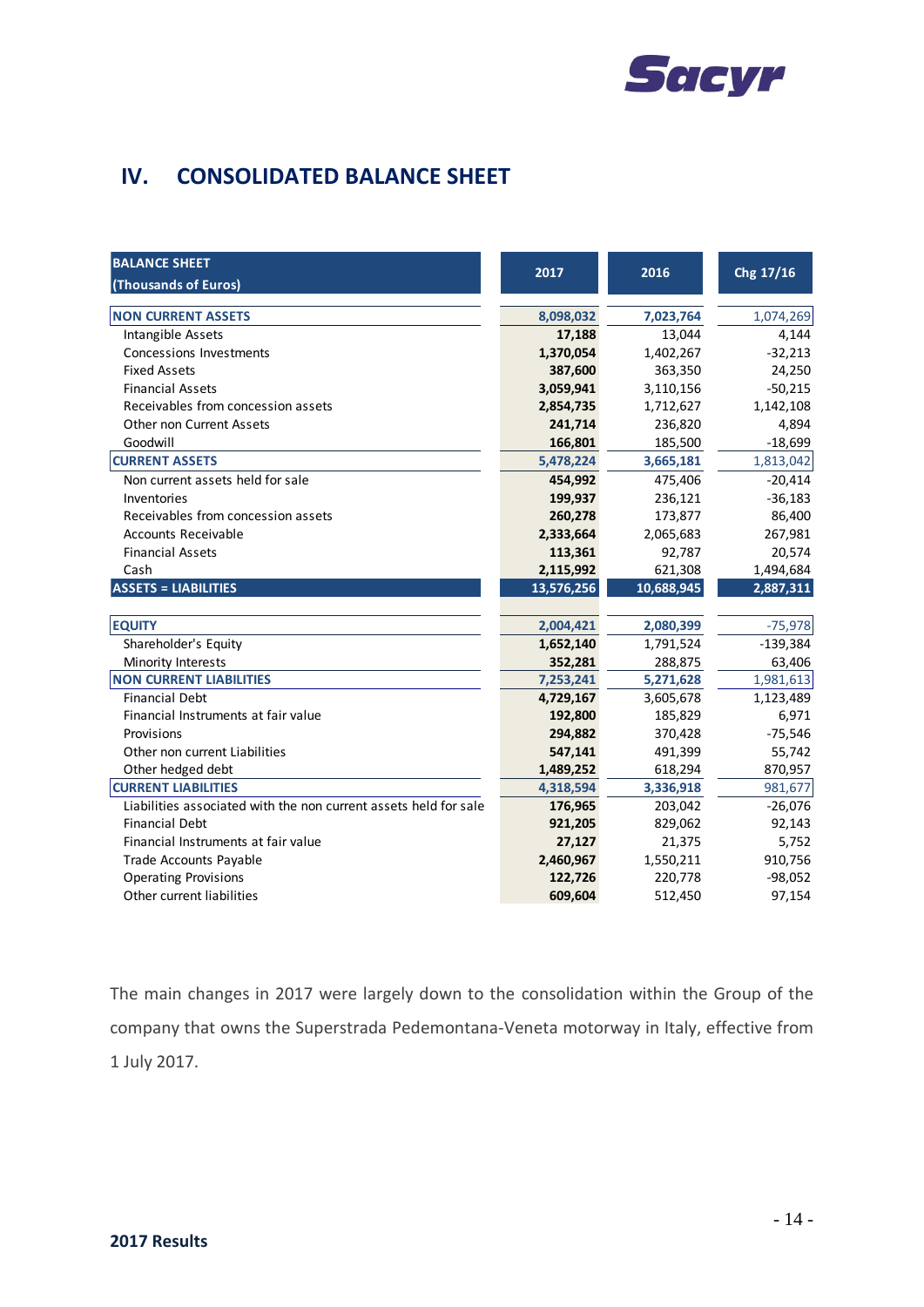

#### **FINANCIAL DEBT**

The Group's net debt amounted to €3,421 million. The breakdown and change with respect to the previous year is as follows:

| € Million                        | 2017     | 2016  | VAR.   |
|----------------------------------|----------|-------|--------|
| <b>Project Finance</b>           | 2,517    | 2,187 | 330    |
| <b>Other business lines debt</b> | 310      | 248   | 62     |
| <b>Total Business Lines</b>      | 2,827    | 2,435 | 392    |
| <b>Corporate Bank Borrowings</b> | 188      | 255   | $-67$  |
| <b>Capital Markets</b>           | 406      | 271   | 135    |
| <b>Total Corporate</b>           | 594      | 526   | 68     |
| Repsol                           | $\Omega$ | 765   | $-765$ |
| <b>NET DEBT</b>                  | 3,421    | 3,726 | $-305$ |

Corporate debt: the Group's net bank debt amounted to  $E$ 188 million; corresponding to working capital used by the parent to coordinate and provide financial management as the Group's parent.

In addition, the holding company registered a financial liability of €406 million at 31 December 2017, due mainly to the outstanding balance of the convertible bond issue, which was placed in 2014 and is due to mature in 2019, and the ECP programme, which saw considerable activity in the latter months of the year.

Debt from business activities: amounted to €2,827 million. of which 90% is associated with very long-term project finance. This debt is repaid with cash flow generated by the projects.

Repsol debt: as mentioned at the start of this document, Sacyr had repaid the loan associated with the Repsol ownership interest, which was due to mature in January 2018, through the contracting of three derivative instruments. The proceeds from these derivatives are recognised under "Other hedged debt" on the liability side of the balance sheet.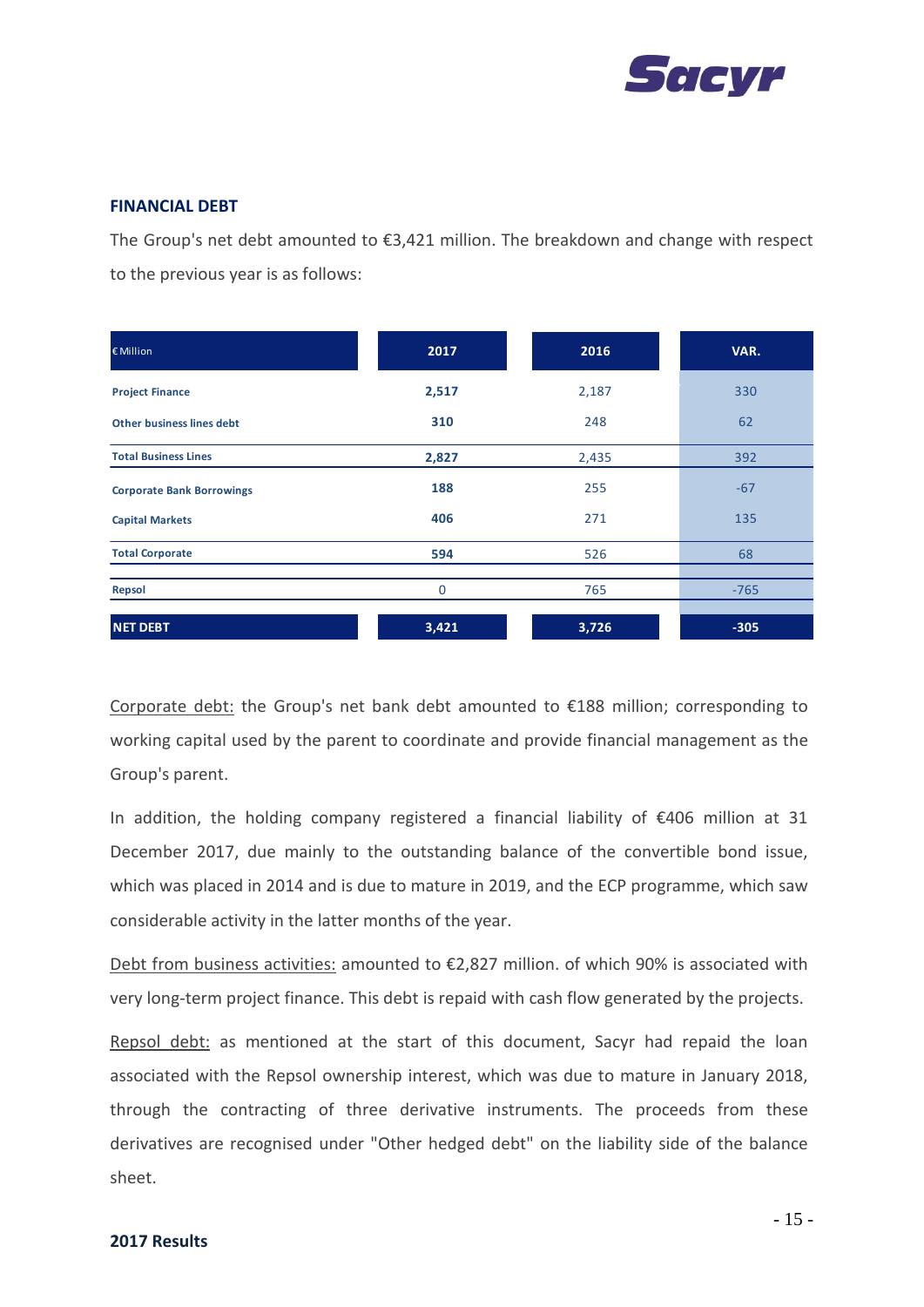

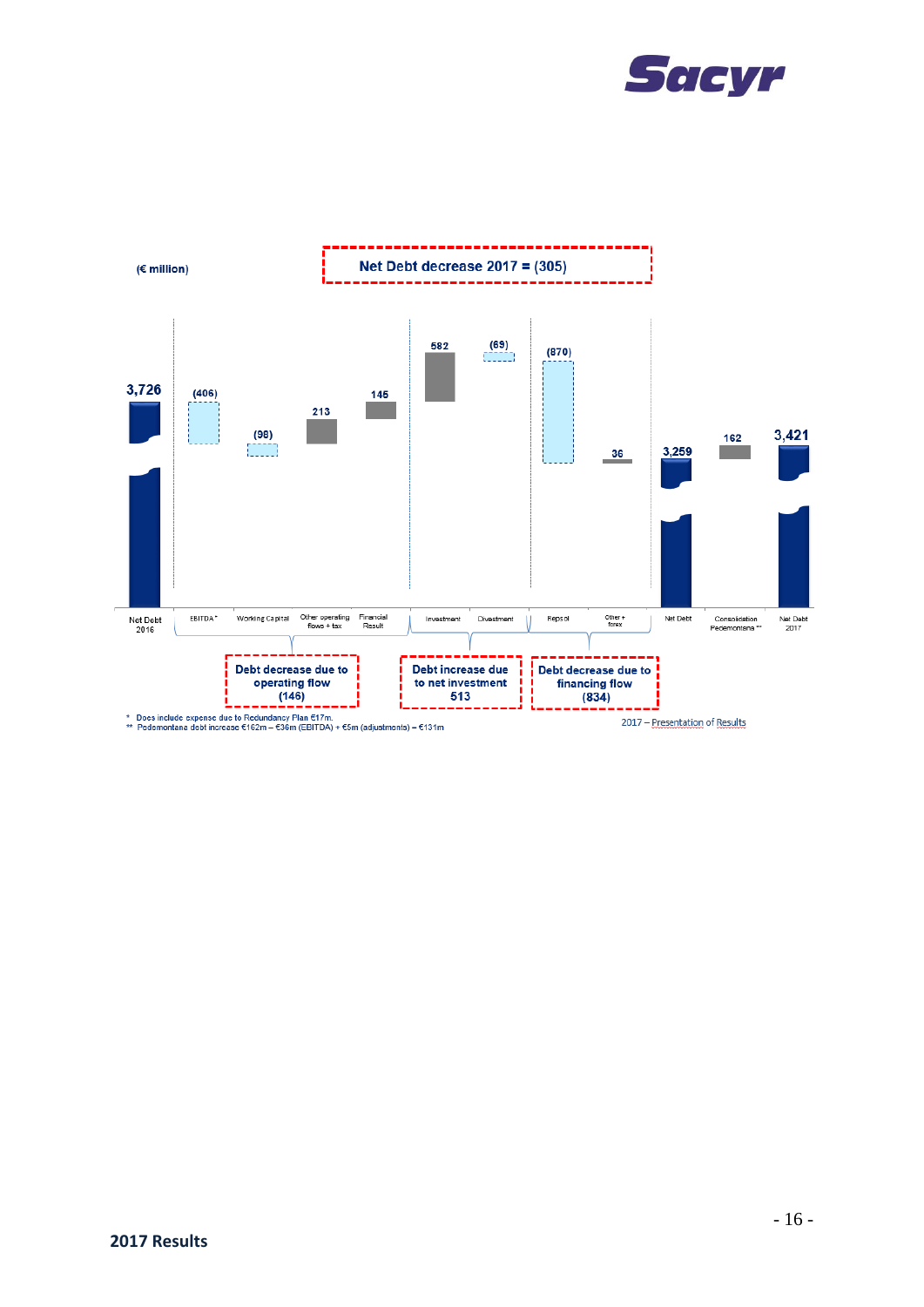

# **V. PERFORMANCE BY BUSINESS AREA**

| <b>CONSOLIDATED INCOME STATEMENT AS OF DECEMBER 2017</b> |                     |                                    |            |                                   |                                          |              |
|----------------------------------------------------------|---------------------|------------------------------------|------------|-----------------------------------|------------------------------------------|--------------|
| (Thousands of Euros)                                     | <b>Construcción</b> | <b>Sacyr</b><br><b>Concesiones</b> | Valoriza   | <b>Sacyr</b><br><b>Industrial</b> | <b>Holding and</b><br><b>Adjustments</b> | <b>TOTAL</b> |
|                                                          |                     |                                    |            |                                   |                                          |              |
| <b>Turnover</b>                                          | 1,224,984           | 612,764                            | 951,896    | 522,851                           | $-219,890$                               | 3,092,606    |
| <b>Other Sales</b>                                       | 153,084             | 11,516                             | 24,776     | 6,433                             | $-18,933$                                | 176,877      |
| <b>Total Income</b>                                      | 1,378,068           | 624,281                            | 976,673    | 529,283                           | $-238,822$                               | 3,269,483    |
| <b>External and Operating Expenses</b>                   | $-1,285,299$        | $-392,341$                         | $-893,372$ | $-494,831$                        | 218,952                                  | $-2,846,891$ |
| <b>GROSS OPERATING PROFIT*</b>                           | 92,769              | 231,940                            | 83,300     | 34,453                            | $-19,870$                                | 422,592      |
| Depreciation                                             | $-39,860$           | $-47,725$                          | $-38,269$  | $-9,186$                          | $-2,057$                                 | $-137,097$   |
| Trade Provisions and non recurring items                 | $-7,055$            | $-20,022$                          | $-2,482$   | 935                               | $-44$                                    | $-28,669$    |
| <b>NET OPERATING PROFIT</b>                              | 45,854              | 164,192                            | 42,550     | 26,201                            | $-21,971$                                | 256,826      |
| <b>Financial results</b>                                 | $-4,539$            | $-98,949$                          | $-8,515$   | $-3,751$                          | $-58,498$                                | $-174,253$   |
| Forex results                                            | $-48,000$           | $-401$                             | $-70$      | $-480$                            | $-22,285$                                | $-71,236$    |
| Results from equity accounted subsidiaries               | 2,525               | 6,249                              | 6,638      | 30                                | 243,672                                  | 259,114      |
| Provisions for financial investments                     | 77,727              | 8,178                              | 319        | 496                               | $-509$                                   | 86,210       |
| Change in value of financial instruments at fair value   | 0                   | $-19,856$                          | $-3,687$   | $-648$                            | $-120,564$                               | $-144,754$   |
| Results from sales of non current assets                 | 1,756               | $-38$                              | $-1$       | $-1,701$                          | $-378$                                   | $-362$       |
| <b>PROFIT BEFORE TAXES</b>                               | 75,322              | 59,377                             | 37,232     | 20,147                            | 19,466                                   | 211,545      |
| Corporate Tax                                            | $-40,947$           | $-23,036$                          | $-11,744$  | $-6,867$                          | 39,626                                   | $-42,967$    |
| PROFIT FOR CONTINUING ACTIVITIES                         | 34,376              | 36,341                             | 25,488     | 13,280                            | 59,093                                   | 168,578      |
| PROFIT FOR DISCONTINUING ACTIVITIES                      | 0                   | 0                                  | 0          | 0                                 | $\mathbf{0}$                             | 0            |
| <b>CONSOLIDATE RESULTS</b>                               | 34,376              | 36,341                             | 25,488     | 13,280                            | 59,093                                   | 168,578      |
| Minorities                                               | $-11,655$           | $-22,683$                          | 66         | $-3,737$                          | 75                                       | $-37,934$    |
| <b>NET ATTRIBUTABLE PROFIT</b>                           | 22,721              | 13,659                             | 25,554     | 9,543                             | 59,167                                   | 130,644      |

**\*Does not include the non-recurring expense due to the redundancy plan in Somague for an amount of €17m.**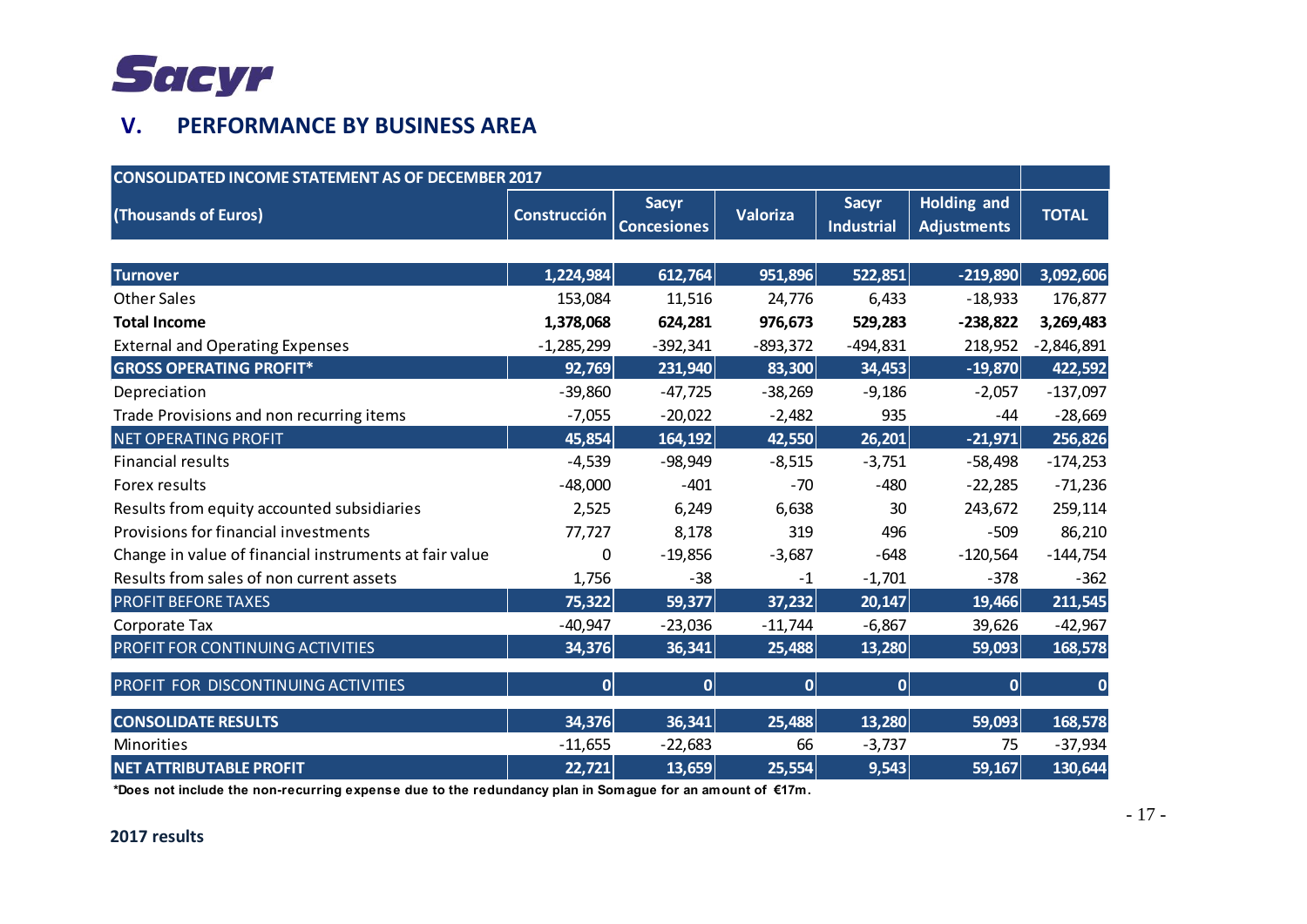

| <b>CONSOLIDATED INCOME STATEMENT AS OF DECEMBER 2016</b> |                     |                                    |              |                                   |                                          |              |
|----------------------------------------------------------|---------------------|------------------------------------|--------------|-----------------------------------|------------------------------------------|--------------|
| (Thousands of Euros)                                     | <b>Construcción</b> | <b>Sacyr</b><br><b>Concesiones</b> | Valoriza     | <b>Sacyr</b><br><b>Industrial</b> | <b>Holding and</b><br><b>Adjustments</b> | <b>TOTAL</b> |
|                                                          |                     |                                    |              |                                   |                                          |              |
| <b>Turnover</b>                                          | 1,249,922           | 552,438                            | 908,249      | 400,579                           | $-250,713$                               | 2,860,475    |
| <b>Other Sales</b>                                       | 71,544              | 13,386                             | 26,244       | 4,071                             | $-12,068$                                | 103,177      |
| <b>Total Income</b>                                      | 1,321,466           | 565,824                            | 934,493      | 404,650                           | $-262,781$                               | 2,963,652    |
| <b>External and Operating Expenses</b>                   | $-1,263,351$        | $-358,992$                         | $-858,488$   | $-374,555$                        | 251,295                                  | $-2,604,091$ |
| <b>GROSS OPERATING PROFIT*</b>                           | 58,115              | 206,832                            | 76,006       | 30,095                            | $-11,486$                                | 359,561      |
| Depreciation                                             | $-21,034$           | $-46,193$                          | $-34,866$    | $-9,393$                          | $-1,813$                                 | $-113,300$   |
| Trade Provisions and non recurring items                 | $-33,452$           | $-7,084$                           | 613          | 1,248                             | 495                                      | $-38,180$    |
| <b>NET OPERATING PROFIT</b>                              | 3,628               | 153,555                            | 41,752       | 21,950                            | $-12,804$                                | 208,081      |
| <b>Financial results</b>                                 | $-17,857$           | $-90,566$                          | $-11,014$    | $-3,643$                          | $-77,582$                                | $-200,664$   |
| Forex results                                            | 17,934              | $-1,993$                           | $-950$       | $-4,364$                          | 358                                      | 10,986       |
| Results from equity accounted subsidiaries               | 2,110               | 2,644                              | 5,517        | 29                                | 196,786                                  | 207,085      |
| Provisions for financial investments                     | 1,608               | $-4,884$                           | $-1,048$     | 0                                 | $\mathbf{0}$                             | $-4,324$     |
| Change in value of financial instruments at fair value   | 0                   | $-18,677$                          | $-3,770$     | $-1,954$                          | $-43,155$                                | $-67,556$    |
| Results from sales of non current assets                 | 1,955               | 21,320                             | 3,530        | 439                               | 0                                        | 27,244       |
| <b>PROFIT BEFORE TAXES</b>                               | 9,378               | 61,398                             | 34,016       | 12,456                            | 63,603                                   | 180,852      |
| Corporate Tax                                            | $-17,021$           | $-23,032$                          | $-11,108$    | $-4,386$                          | 9,947                                    | $-45,600$    |
| PROFIT FOR CONTINUING ACTIVITIES                         | $-7,643$            | 38,366                             | 22,908       | 8,070                             | 73,550                                   | 135,252      |
| PROFIT FOR DISCONTINUING ACTIVITIES                      | $\mathbf{0}$        | 0                                  | $\mathbf{0}$ | 0                                 | $\mathbf 0$                              | 0            |
| <b>CONSOLIDATE RESULTS</b>                               | $-7,643$            | 38,366                             | 22,908       | 8,070                             | 73,550                                   | 135,252      |
| <b>Minorities</b>                                        | $-165$              | $-15,616$                          | 213          | $-31$                             | 589                                      | $-15,010$    |
| <b>NET ATTRIBUTABLE PROFIT</b>                           | $-7,808$            | 22,751                             | 23,122       | 8,039                             | 74,139                                   | 120,242      |

**\*Does not include the non-recurring expense due to the redundancy plan in Sacyr Construcción and Somague for an amount of €25.5m .**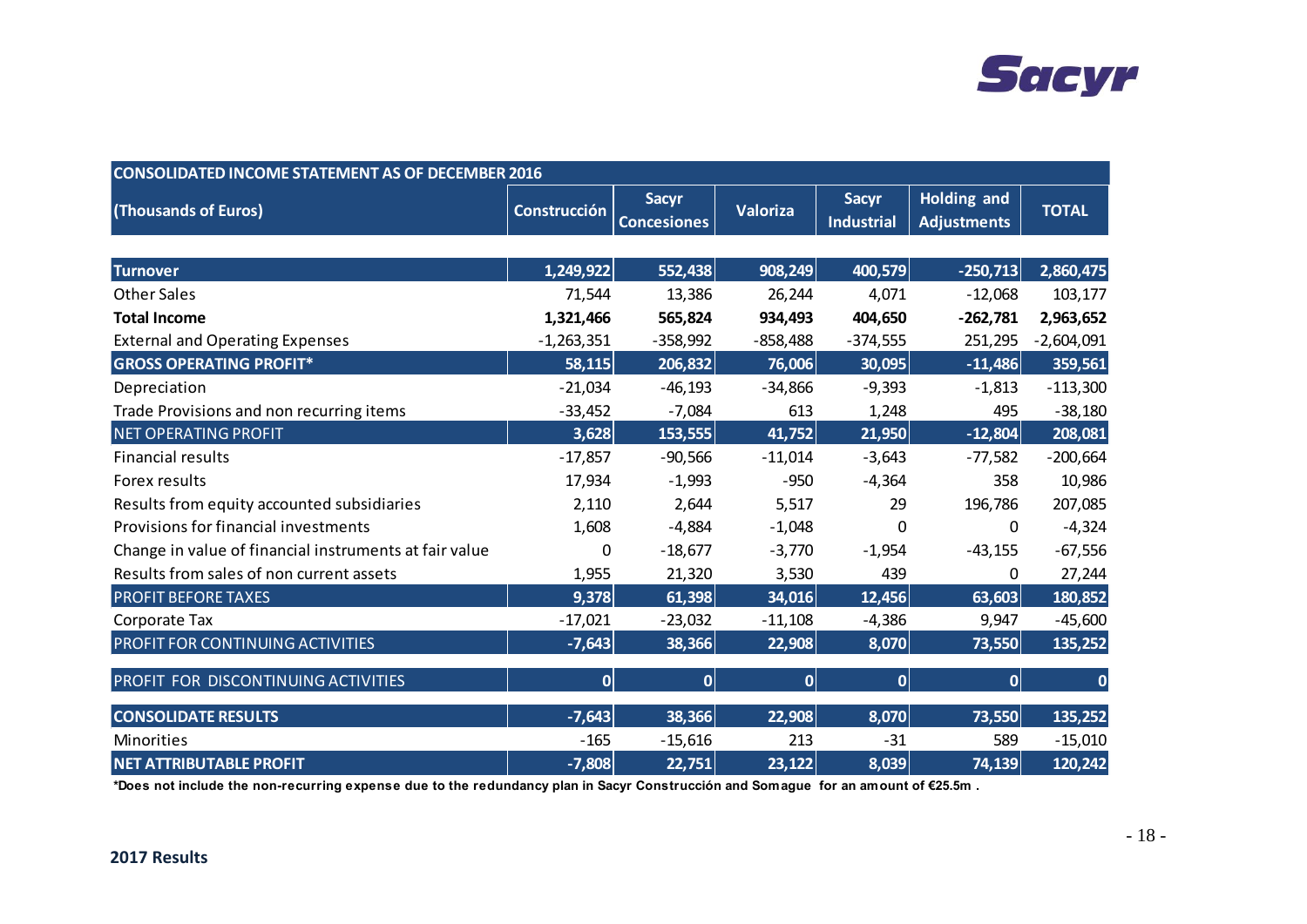

| <b>CONSOLIDATED BALANCE SHEET AS OF DECEMBER 2017</b>            |              |                             |                 |                                   |                                   |              |
|------------------------------------------------------------------|--------------|-----------------------------|-----------------|-----------------------------------|-----------------------------------|--------------|
| (Thousands of Euros)                                             | Construcción | Sacyr<br><b>Concesiones</b> | <b>Valoriza</b> | <b>Sacyr</b><br><b>Industrial</b> | <b>Holding and</b><br>adjustments | <b>TOTAL</b> |
| <b>NON CURRENT ASSETS</b>                                        | 1.304.452    | 3,397,139                   | 798,911         | 188,215                           | 2,409,315                         | 8,098,032    |
| Intangible Assets                                                | 638          | 82                          | 13,411          | 1,572                             | 1,485                             | 17,188       |
| <b>Concessions Investments</b>                                   | 48,828       | 1,073,928                   | 247,298         | 0                                 | $\mathbf 0$                       | 1,370,054    |
| <b>Fixed Assets</b>                                              | 127,378      | 2,496                       | 155,344         | 98,861                            | 3,521                             | 387,600      |
| <b>Financial Assets</b>                                          | 135,245      | 392,548                     | 107,886         | 19,952                            | 2,404,310                         | 3,059,941    |
| Receivables for concession assets                                | 992,364      | 1,688,862                   | 173,509         | $\mathbf 0$                       | 0                                 | 2,854,735    |
| <b>Other non Current Assets</b>                                  | 0            | 239,223                     | 2,492           | $\mathbf 0$                       | 0                                 | 241,714      |
| Goodwill                                                         | $\mathbf 0$  | $\mathbf 0$                 | 98,971          | 67,829                            | 0                                 | 166,801      |
| <b>CURRENT ASSETS</b>                                            | 3,969,527    | 1,054,859                   | 445,836         | 425,446                           | $-417,444$                        | 5,478,224    |
| Non current assets held for sale                                 | $\mathbf 0$  | 282,760                     | $\mathbf 0$     | $\mathbf 0$                       | 172,232                           | 454,992      |
| Inventories                                                      | 159,927      | 288                         | 18,292          | 18,108                            | 3,322                             | 199,937      |
| Receivables for concession assets                                | 265          | 256,093                     | 3,920           | 0                                 | 0                                 | 260,278      |
| <b>Accounts Receivable</b>                                       | 1,749,613    | 190,846                     | 314,714         | 246,425                           | $-167,934$                        | 2,333,664    |
| <b>Financial Assets</b>                                          | 444,445      | 6,572                       | 53,966          | 54,104                            | $-445,726$                        | 113,361      |
| Cash                                                             | 1,615,277    | 318,300                     | 54,945          | 106,809                           | 20,662                            | 2,115,992    |
| <b>ASSETS = LIABILITIES</b>                                      | 5,273,979    | 4,451,998                   | 1,244,746       | 613,661                           | 1,991,871                         | 13,576,256   |
| <b>Equity</b>                                                    | 428,814      | 968,118                     | 293,156         | 135,464                           | 178,869                           | 2,004,421    |
| Shareholder's Equity                                             | 408,323      | 685,108                     | 283,971         | 91,629                            | 183,108                           | 1,652,140    |
| Minority Interests                                               | 20,490       | 283,009                     | 9,185           | 43,835                            | $-4,239$                          | 352,281      |
| <b>NON CURRENT LIABILITIES</b>                                   | 2,335,900    | 2,759,044                   | 584,083         | 129,593                           | 1,444,622                         | 7,253,241    |
| <b>Financial Debt</b>                                            | 1,800,895    | 2,133,586                   | 302,592         | 105,359                           | 386,735                           | 4,729,167    |
| Financial Instruments at fair value                              | 0            | 124,815                     | 13,670          | 559                               | 53,756                            | 192,800      |
| Provisions                                                       | 347,197      | 66,518                      | 109,647         | 11,133                            | $-239,613$                        | 294,882      |
| Other non current Liabilities                                    | 187,808      | 434,124                     | 158,175         | 12,542                            | $-245,507$                        | 547,141      |
| Other hedged debt                                                | 0            | 0                           | 0               | 0                                 | 1,489,252                         | 1,489,252    |
| <b>CURRENT LIABILITIES</b>                                       | 2,509,266    | 724,837                     | 367,507         | 348,604                           | 368,381                           | 4,318,594    |
| Liabilities associated with the non current assets held for sale | 0            | $\mathbf 0$                 | $\mathbf 0$     | $\mathbf 0$                       | 176,965                           | 176,965      |
| <b>Financial Debt</b>                                            | 172,887      | 297,913                     | 78,361          | 39,922                            | 332,122                           | 921,205      |
| Financial instruments at fair value                              | $\mathbf 0$  | 25,347                      | 1,351           | 429                               | 0                                 | 27,127       |
| <b>Trade Accounts Payable</b>                                    | 1,829,433    | 261,105                     | 128,681         | 251,473                           | $-9,725$                          | 2,460,967    |
| <b>Operating Provisions</b>                                      | 80,650       | 14,285                      | 20,552          | 6,864                             | 376                               | 122,726      |
| Other current liabilities                                        | 426,295      | 126,187                     | 138,563         | 49,916                            | $-131,357$                        | 609,604      |

- 19 -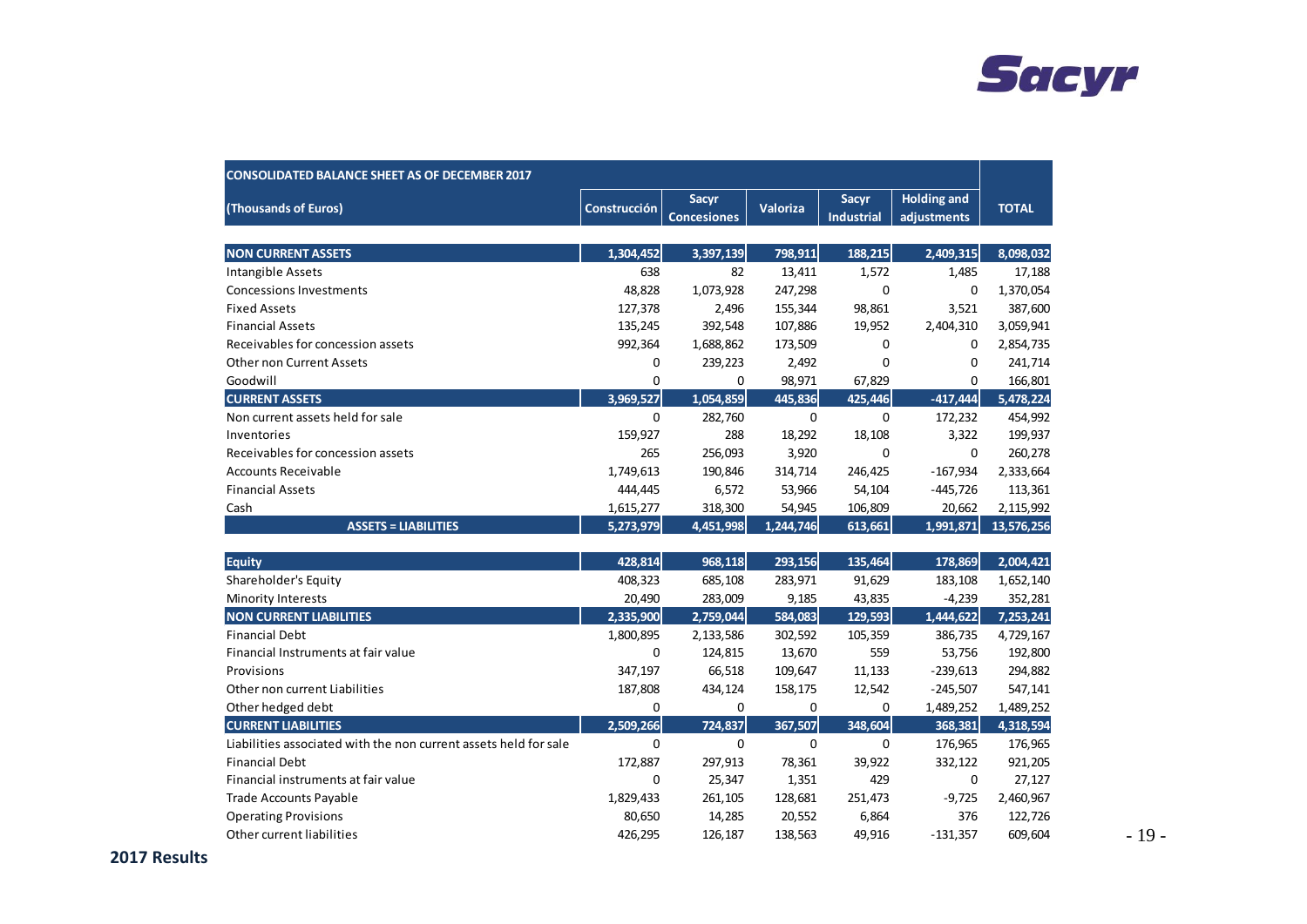

| <b>CONSOLIDATED BALANCE SHEET AS OF DECEMBER 2016</b>            |                     |                                    |                 |                     |                                   |              |
|------------------------------------------------------------------|---------------------|------------------------------------|-----------------|---------------------|-----------------------------------|--------------|
| (Thousands of Euros)                                             | <b>Construcción</b> | <b>Sacyr</b><br><b>Concesiones</b> | <b>Valoriza</b> | Sacyr<br>Industrial | <b>Holding and</b><br>adjustments | <b>TOTAL</b> |
| <b>NON CURRENT ASSETS</b>                                        | 363.685             | 3,200,814                          | 716,131         | 191,383             | 2,551,750                         | 7,023,764    |
| Intangible Assets                                                | 633                 | 47                                 | 9,083           | 1,961               | 1,320                             | 13,044       |
| <b>Concessions Investments</b>                                   | 50,405              | 1,091,406                          | 260,455         | 0                   | $\mathbf 0$                       | 1,402,267    |
| <b>Fixed Assets</b>                                              | 118,270             | 3,105                              | 135,638         | 102,192             | 4,145                             | 363,350      |
| <b>Financial Assets</b>                                          | 157,156             | 281,039                            | 106,275         | 19,401              | 2,546,285                         | 3,110,156    |
| Receivables for concession assets                                | 18,738              | 1,591,154                          | 102,735         | 0                   | $\mathbf 0$                       | 1,712,627    |
| <b>Other non Current Assets</b>                                  | 0                   | 234,063                            | 2,757           | $\mathbf 0$         | $\mathbf 0$                       | 236,820      |
| Goodwill                                                         | 18,482              | 0                                  | 99,188          | 67,829              | $\mathbf 0$                       | 185,500      |
| <b>CURRENT ASSETS</b>                                            | 2,345,295           | 857,383                            | 600,220         | 258,789             | $-396,505$                        | 3,665,181    |
| Non current assets held for sale                                 | 0                   | 279,928                            | $\mathbf 0$     | 0                   | 195,478                           | 475,406      |
| Inventories                                                      | 154,128             | 17,278                             | 40,359          | 23,441              | 915                               | 236,121      |
| Receivables for concession assets                                | 0                   | 170,040                            | 3,837           | 0                   | $\mathbf 0$                       | 173,877      |
| <b>Accounts Receivable</b>                                       | 1,536,256           | 104,884                            | 346,959         | 174,660             | $-97,076$                         | 2,065,683    |
| <b>Financial Assets</b>                                          | 506,616             | 6,321                              | 74,628          | 8,366               | $-503,145$                        | 92,787       |
| Cash                                                             | 148,295             | 278,931                            | 134,437         | 52,322              | 7,323                             | 621,308      |
| <b>ASSETS = LIABILITIES</b>                                      | 2,708,980           | 4,058,197                          | 1,316,351       | 450,172             | 2,155,245                         | 10,688,945   |
| <b>Equity</b>                                                    | 510.109             | 863,066                            | 270,669         | 133,573             | 302.983                           | 2,080,399    |
| Shareholder's Equity                                             | 514,341             | 633,437                            | 260,885         | 84,535              | 298,326                           | 1,791,524    |
| Minority Interests                                               | $-4,233$            | 229,629                            | 9,784           | 49,037              | 4,657                             | 288,875      |
| <b>NON CURRENT LIABILITIES</b>                                   | 659,964             | 2,510,324                          | 573,885         | 58,947              | 1,468,509                         | 5,271,628    |
| <b>Financial Debt</b>                                            | 203,075             | 1,876,519                          | 273,310         | 40,689              | 1,212,085                         | 3,605,678    |
| Financial Instruments at fair value                              | $-24$               | 132,374                            | 17,506          | 1,133               | 34,840                            | 185,829      |
| Provisions                                                       | 343,042             | 92,128                             | 115,759         | 2,808               | $-183,310$                        | 370,428      |
| Other non current Liabilities                                    | 113,871             | 409,303                            | 167,309         | 14,317              | $-213,401$                        | 491,399      |
| Other hedged debt                                                | 0                   | 0                                  | $\mathbf 0$     | 0                   | 618,294                           | 618,294      |
| <b>CURRENT LIABILITIES</b>                                       | 1,538,907           | 684,807                            | 471,797         | 257,653             | 383,753                           | 3,336,918    |
| Liabilities associated with the non current assets held for sale | $\Omega$            | $\mathbf 0$                        | $\Omega$        | $\Omega$            | 203,042                           | 203,042      |
| <b>Financial Debt</b>                                            | 218,572             | 341,528                            | 95,486          | 61,375              | 112,099                           | 829,062      |
| Financial instruments at fair value                              | 0                   | 19,033                             | 1,326           | 1,015               | 0                                 | 21,375       |
| <b>Trade Accounts Payable</b>                                    | 880,389             | 231,396                            | 226,281         | 151,916             | 60,229                            | 1,550,211    |
| <b>Operating Provisions</b>                                      | 96,420              | 5,540                              | 21,599          | 3,586               | 93,633                            | 220,778      |
| Other current liabilities                                        | 343,526             | 87,309                             | 127,104         | 39,761              | $-85,250$                         | 512,450      |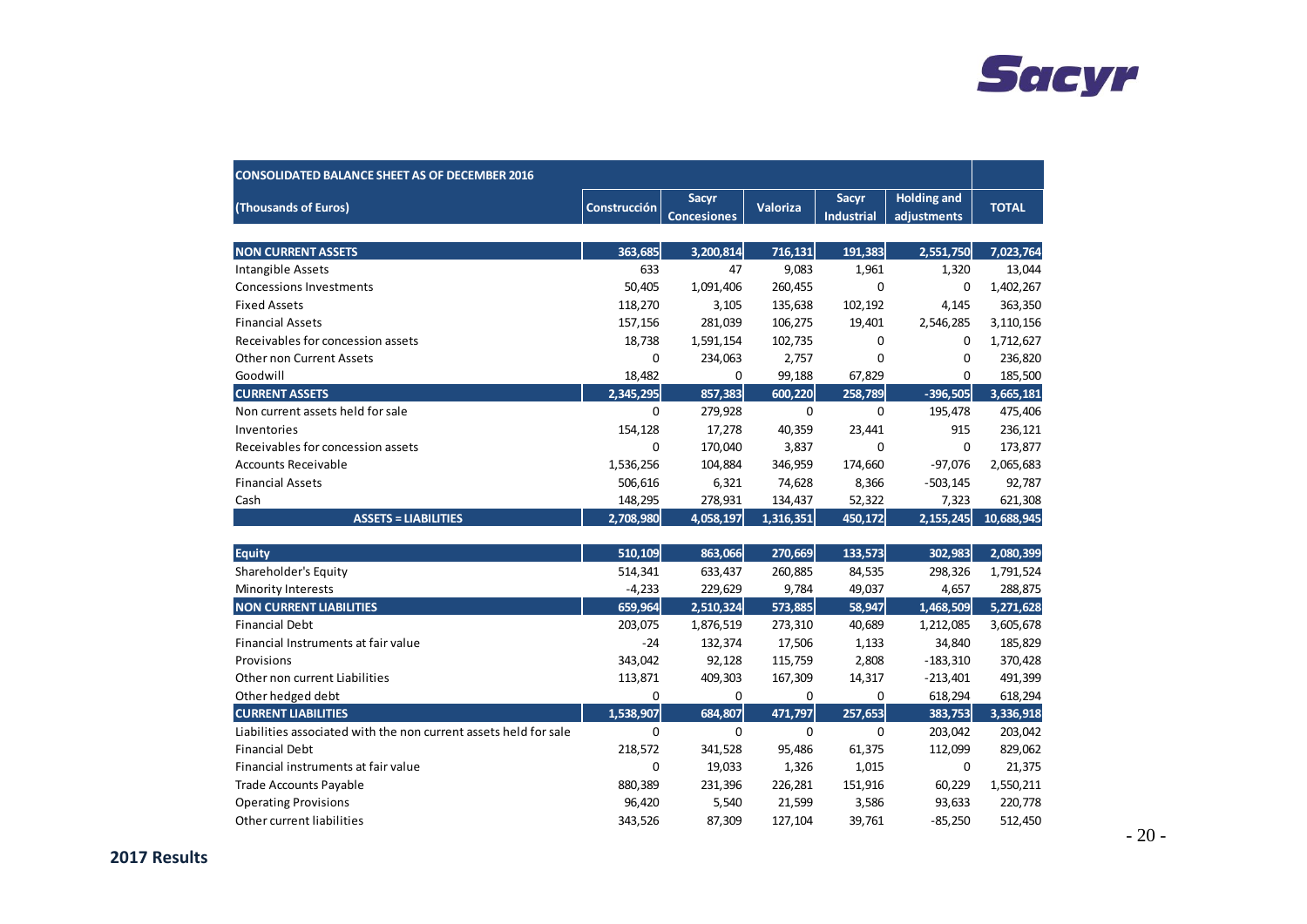

## **CONSTRUCTION**

| <b>Millions of Euros</b>                                                                 | 2017  | 2016  | % Chg.  |
|------------------------------------------------------------------------------------------|-------|-------|---------|
| Revenue                                                                                  | 1,225 | 1,250 | $-2.0%$ |
| % International                                                                          | 82%   | 74%   |         |
| <b>EBITDA*</b>                                                                           | 93    | 58    | 59.6%   |
| <b>EBITDA Margin</b>                                                                     | 7.6%  | 4.6%  |         |
| <b>Backlog</b>                                                                           | 5,868 | 4,131 | 42.0%   |
| International                                                                            | 5,305 | 3,469 | 52.9%   |
| % International Backlog                                                                  | 90%   | 84%   |         |
| <b>Months of activity</b>                                                                | 57    | 40    |         |
| *Does not include the non-recurring expense due to redundancy plan of Sacyr Construcción |       |       |         |
| for an amount of $£17m$ in 2017 and $£25.5m$ in 2016.                                    |       |       |         |

Revenue at the Construction division totalled €1,225 million at 31 December 2017. The year-on-year decline was due to the slowdown in activity in Spain and Somague. In contrast, Sacyr Construcción reported international growth of 29%. The business has a distinctly international slant, since 82% of revenue is now generated outside Spain.

Revenue from Construction activity picked up in the last quarter of the year as initial delays on certain projects were ironed out and the contribution of the Pedemontana-Veneta motorway in Italy was reported. All this brought EBITDA to €93 million at year-end 2017, up 60% year on year and showing a margin of 7.6%.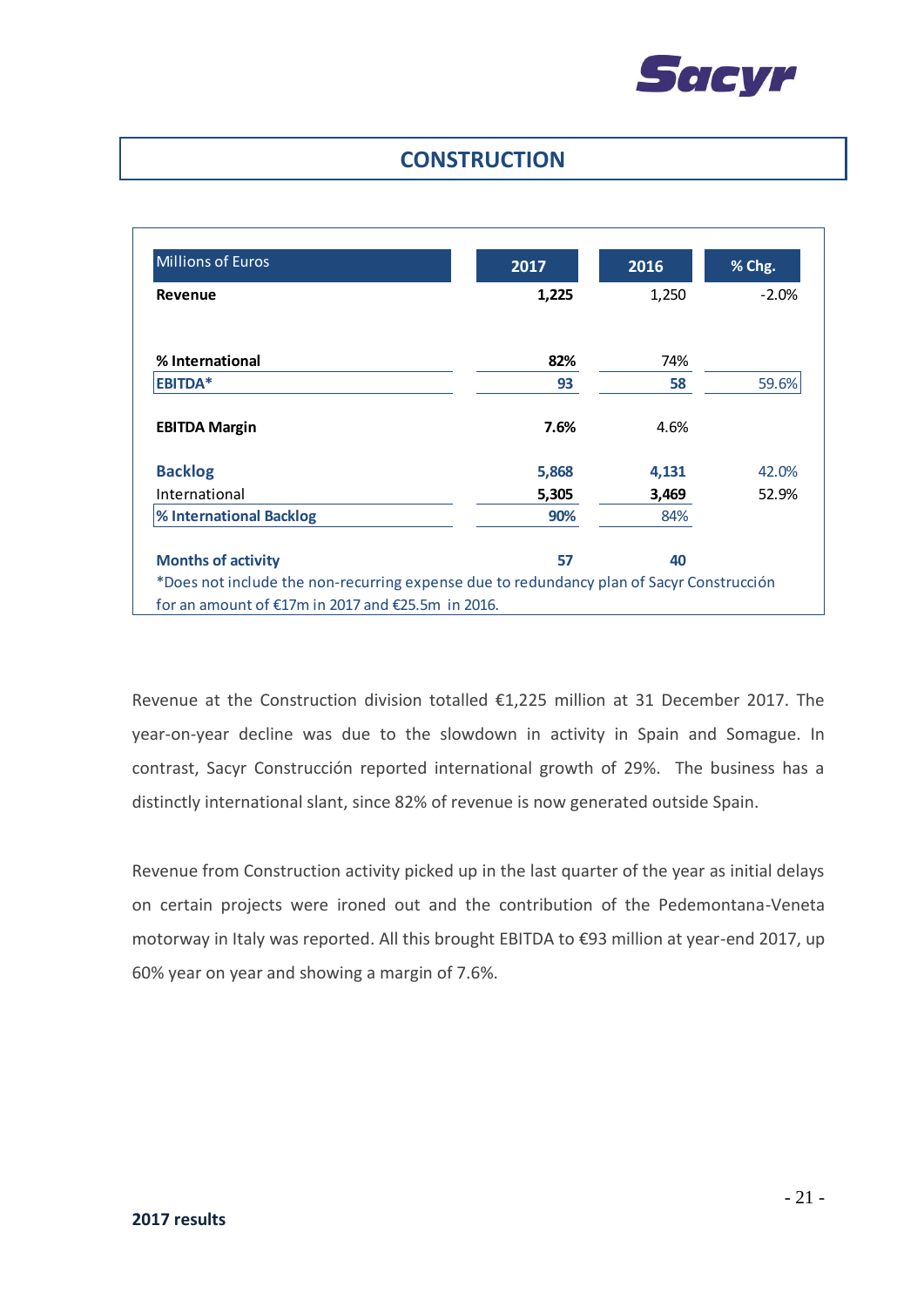

### PROCUREMENT AND BACKLOG

The construction backlog stood at €5,868 million, an increase of 42% compared to the end of 2016, covering 57 months of activity at current turnover rates. The growth in the international backlog was 53%, reaching an international works backlog of 90%.

The following contracts awarded in 2017 particularly stand out:

- The construction of the 4G road corridor between Cúcuta and Pamplona (Colombia), with an estimated €479 million for construction. This is the fourth 4G concession project that Sacyr has been awarded in Colombia.
- The construction project of Route 2 (between Asunción and Coronel Oviedo) and Route 7 (between Coronel Oviedo and Caaguazú) in Paraguay, with an expected investment of €277 million in its construction.
- The construction of the Quillota-Petorca Bi-provincial Hospital in the Valparaiso Region (Chile), for €128 million.
- The construction of the new general hospital in the southern regional area of Mexico City (Tláhuac Hospital) for €54 million.
- Renovation, maintenance and upkeep works on the 91.5 km Pirámides-Tulancingo Pachuca motorway; for a sum of €41 million.
- Renovation of the "Andrés Avelino Cáceres" sports complex in Lima, which will host the Pan American Games in 2019. The project has a budget of €31 million.
- The construction of the Ciudad Acuña regional general hospital, in the Mexican state of Coahuila for €21 million.
- The design, construction and outfitting of the general hospital in Pachuca (Mexico) for €18 million.
- The sewage system works for plots A and B of the QEZ-1 development zone in Doha, Qatar, for the amount of approximately €19 million.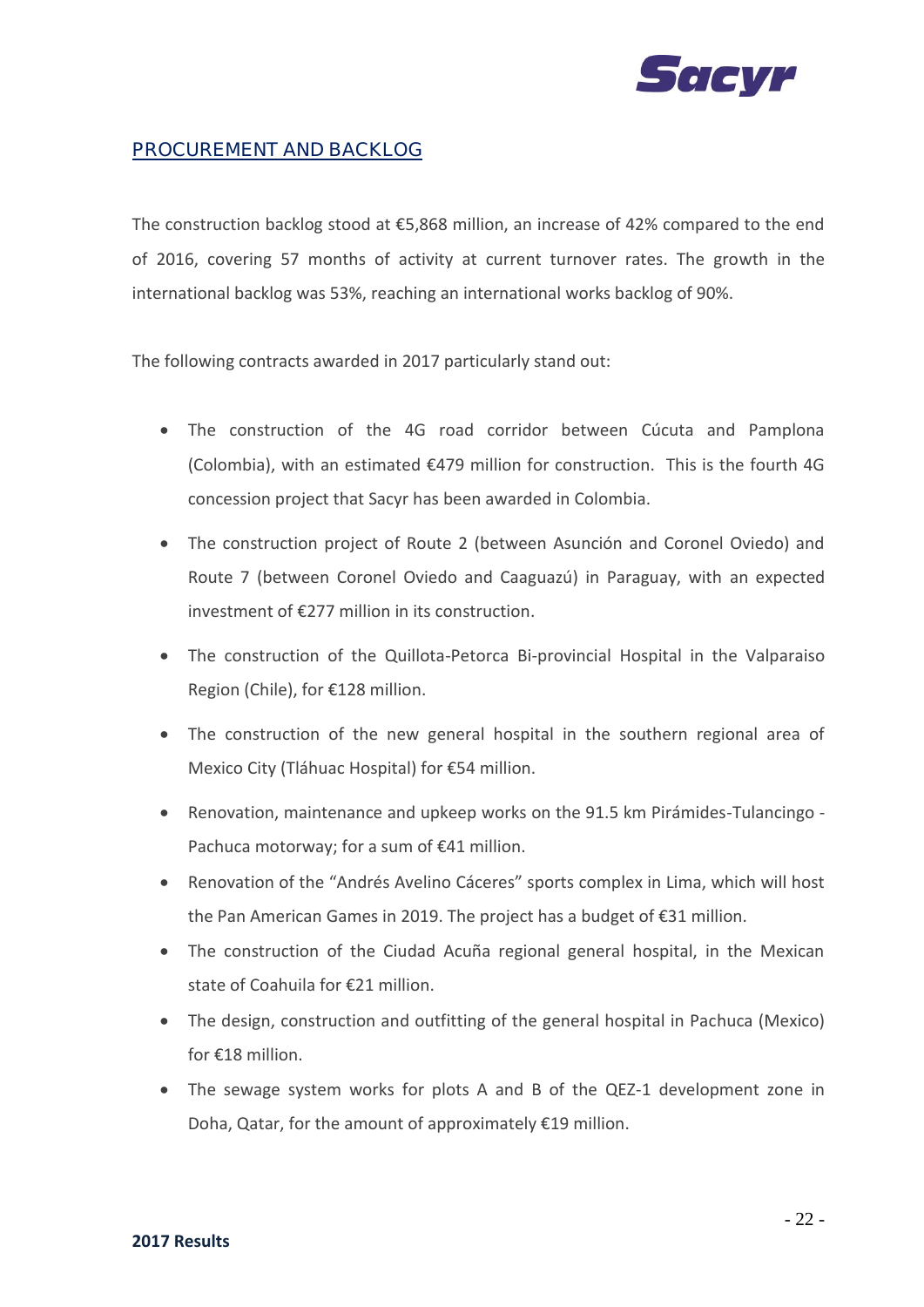

• The construction of an industrial plant for the production of Spanish cold meat products in Jabugo (Huelva) for €39 million.

# **SACYR CONCESIONES**

| <b>CONCESSIONS (Thousands of euros)</b> | 2017    | 2016    | % Chg. |
|-----------------------------------------|---------|---------|--------|
| Revenue                                 | 612,764 | 552,438 | 11%    |
| Revenue from construction               | 257,006 | 242,919 | 6%     |
| <b>Revenue from concessions</b>         | 355,758 | 309,519 | 15%    |
| <b>EBITDA</b>                           | 231,940 | 206,832 | 12%    |
| <b>EBITDA Margin</b>                    | 65.2%   | 66.8%   |        |

- **E** Revenue from the concessions activity totalled  $\epsilon$ 613 million, an increase of 11% compared to the previous year, thanks to the good performance of the concessional revenue as well as the construction revenue.
- The initiation of work on several projects in the backlog caused an increase in construction revenue of 6% compared to the previous year. This is due mainly to the concessions of Rumichaca – Pasto and Cúcuta - Pamplona (Colombia), Vial Sierra Norte (Peru), Rutas de Limarí (Chile), Rutas del Este (Paraguay), Rutas del Litoral (Uruguay), Pirámides-Tulacingo and Tláhuac Hospital (Mexico).
- Concession revenue grew by 15% to €356 million during the year. This significant growth in revenue can be put down to healthy traffic figures on the Spanish motorways (Arlanzon, Guadalmedina, Turia, ...), the commissioning of the Chilean motorway Valles del Bio Bio (August 2016) and the Hospital de Antofagasta (October 2017).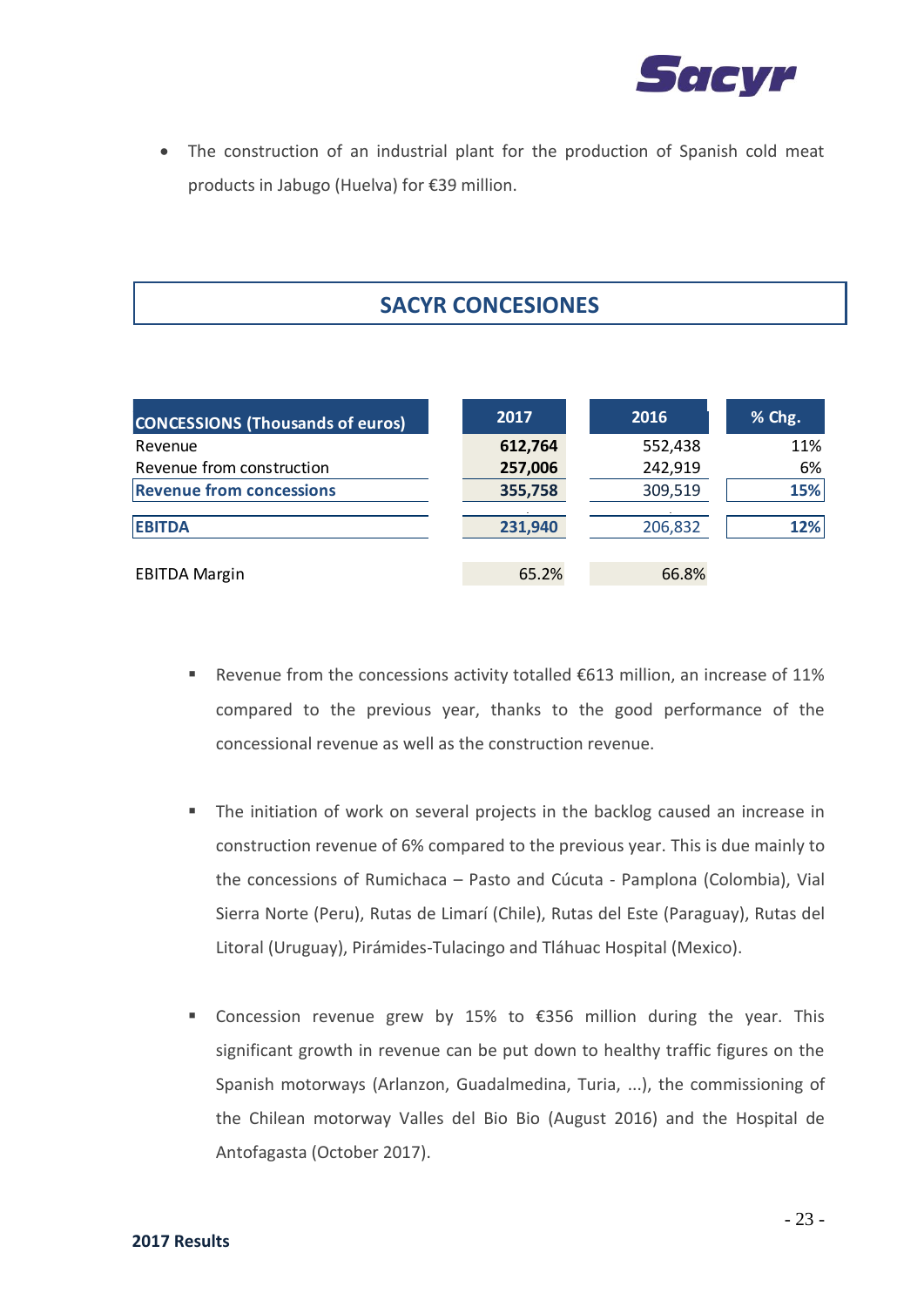

▪ EBITDA stood at €232 million, up 12% compared to the €207 million of the previous year.

| (Thousand of Euros)                                        | 2017                | 2016                | Var. (%)          |
|------------------------------------------------------------|---------------------|---------------------|-------------------|
| AUTOVÍA DEL TURIA                                          | 13,382.6            | 12,290.6            | 8.9%              |
| AUTOVÍA NOROESTE C.A.R.M.                                  | 6,810.4             | 7,024.8             | $-3.1%$           |
| <b>VIASTUR</b>                                             | 7,225.1             | 7,022.6             | 2.9%              |
| PALMA MANACOR                                              | 11,104.8            | 10,407.8            | 6.7%              |
| AUTOVÍA DEL BARBANZA<br>AUTOVÍA DEL ERESMA                 | 9,335.2<br>7,195.7  | 9,007.6<br>6,719.7  | 3.6%<br>7.1%      |
| AUTOVÍA DEL ARLANZÓN                                       | 37,618.7            | 34,746.8            | 8.3%              |
| <b>INTERCAMBIADOR DE MONCLOA</b>                           | 12,665.2            | 12,547.5            | 0.9%              |
| INTERCAMBIADOR DE PLAZA ELÍPTICA                           | 6,709.3             | 6,578.1             | 2.0%              |
| AUTOPISTA DE GUADALMEDINA                                  | 15,343.0            | 13,974.6            | 9.8%              |
| HOSPITAL DE PARLA                                          | 13,050.0            | 13,962.4            | $-6.5%$           |
| HOSPITAL DE COSLADA                                        | 14,067.7            | 13,751.4            | 2.3%              |
| <b>HOLDINGS</b>                                            | 1,598.6             | 2,068.4             | $-22.7%$          |
| <b>SPAIN</b>                                               | 156,106.3           | 150,102.2           | 4.0%              |
| SACYR CONCESSIONS - IRLANDA                                | 1,261.6             | 1,252.0             | 0.8%              |
| <b>IRELAND</b>                                             | 1,261.6             | 1,252.0             | 0.8%              |
| <b>HOLDINGS</b>                                            | 938.3               | 1,023.7             | $-13.8%$          |
| <b>ESCALA PARQUE</b>                                       |                     | 326.7               | $-100.0%$         |
| <b>PORTUGAL</b>                                            | 938.3               | 4,029.8             | $-76.7%$          |
| <b>HOLDINGS</b>                                            | 1,495.9             | 1,425.0             | 4.7%              |
| RUTAS DEL DESIERTO - ACCESOS A IQUIQUE                     | 19,791.1            | 20,199.2            | $-2.0%$           |
| VALLES DEL BIO BIO - CONCEPCIÓN CABRERO                    | 35,809.3            | 27,620.2            | 29.6%             |
| VALLES DEL DESIERTO - VALLENAR CALDERA<br>RUTA 43 - LIMARI | 23,009.1            | 23,263.4            | $-1.1%$<br>123.4% |
| <b>HOSPITAL ANTOFAGASTA</b>                                | 3,739.4<br>21,809.4 | 1,673.7<br>12,556.8 | 73.7%             |
| SERENA VALLENAR - RUTAS DEL ALGARROBO                      | 29,796.8            | 28,894.9            | 3.1%              |
| <b>CHILE</b>                                               | 135,451.0           | 115,633.2           | 17.1%             |
| CONVIAL SIERRA NORTE                                       | 13,818.3            | 14,387.5            | $-4.0%$           |
| <b>PERU</b>                                                | 13,818.3            | 14,387.5            | $-4.0%$           |
| <b>HOLDINGS</b>                                            | 809.7               | 444.0               | 82.4%             |
| <b>MONTES DE MARÍA</b>                                     | 16,940.9            | 12,526.2            | 35.2%             |
| <b>RUMICHACA</b>                                           | 10,371.9            | 11,142.4            | $-6.9%$           |
| PAMPLONA-CUCUTA                                            | 16,874.3            |                     | n/a               |
| <b>COLOMBIA</b>                                            | 44,996.8            | 24,112.5            | 86.6%             |
| <b>HOLDINGS</b><br>RUTAS DEL LITORAL                       | 31.5<br>208.8       | 1.5                 | n/a<br>14245.0%   |
| <b>URUGUAY</b>                                             | 240.3               | 1.5                 | n.a.              |
| <b>RUTAS DEL ESTE</b>                                      | 1,074.3             | L,                  | n/a               |
| <b>PARAGUAY</b>                                            | 1,074.3             | ä,                  | n/a               |
| <b>HOSPITAL TLAHUAC</b>                                    | 1,616.6             | ä,                  | n/a               |
| AUTOVIA PIRAMIDES TULANCINGO PACHUCA                       | 254.7               | l,                  | n/a               |
| <b>MEXICO</b>                                              | 1,871.4             | ÷,                  | n/a               |
| TOTAL WITHOUT CONSTRUCTION INCOME                          | 355,758.3           | 309,518.7           | 14.9%             |
| CONSTRUCTION INCOME                                        | 257,006.2           | 242,919.5           | 5.8%              |
| <b>TOTAL</b>                                               | 612,764.5           | 552,438.2           | 10.9%             |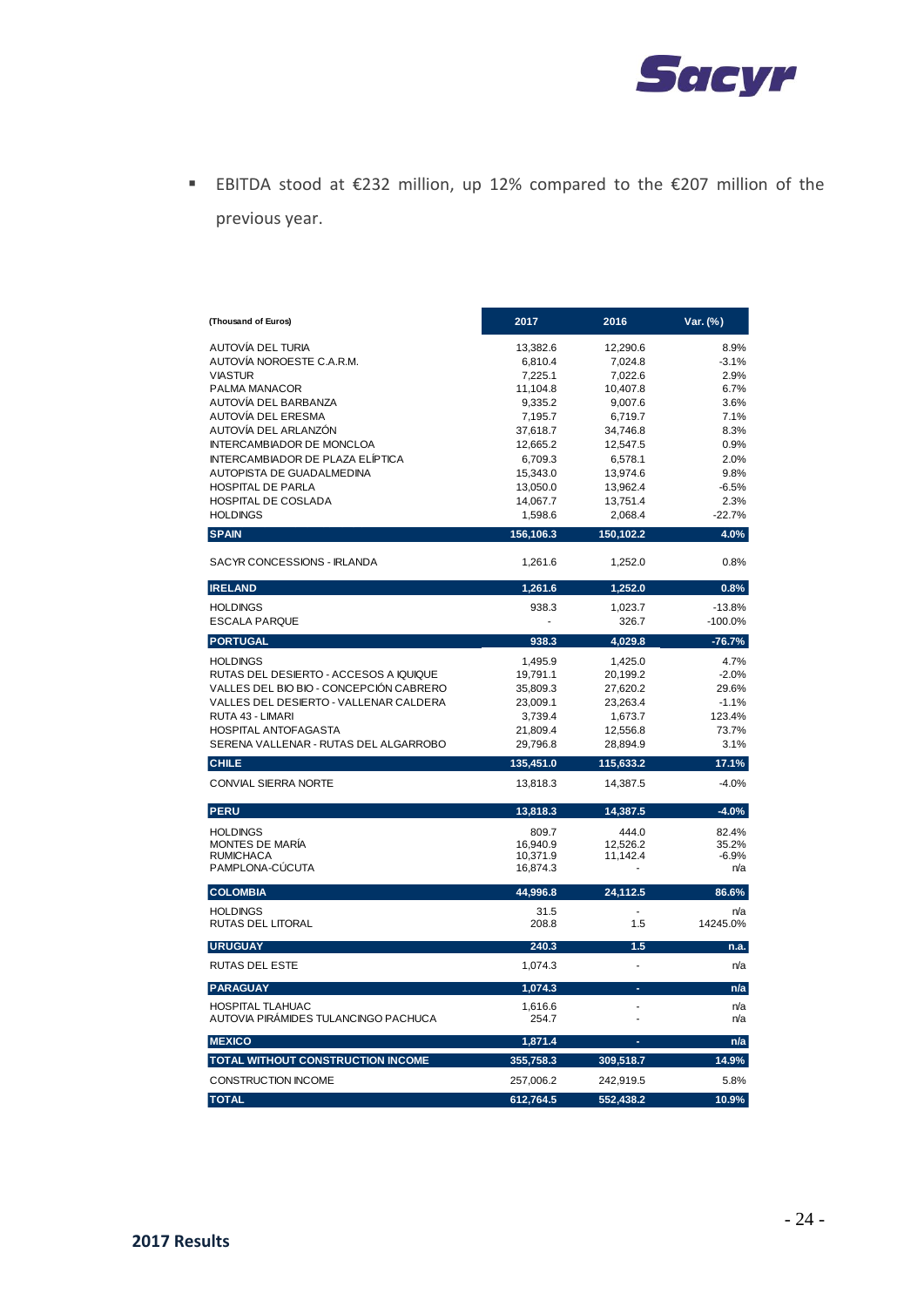

### TRAFFIC PERFORMANCE

The positive trends in traffic of previous quarters were consolidated, with average growth in the traffic of our concessions in Spain of 4%. The performance of traffic in 2017 was very positive in all of our concessions. Of particular note were the 9% growth of the Málaga – Las Pedrizas motorway and the growth of around 6% in the Autovía del Noroeste, the MA 15 Palma-Manacor and the Autovía del Eresma.

|                                     |        | <b>ACCUMULATED ADT</b> |         |
|-------------------------------------|--------|------------------------|---------|
|                                     | 2017   | 2016                   | Var.    |
| <b>SHADOW TOLL HIGHWAY SPAIN</b>    |        |                        |         |
| - AUTOVIA DEL NOROESTE              | 12,446 | 11,726                 | 6.1%    |
| - Ma-15 PALMA-MANACOR               | 25,183 | 23,713                 | 6.2%    |
| - AS-II OVIEDO-GIJÓN (VIASTUR)      | 23,432 | 22,879                 | 2.4%    |
| - AUTURSA CV-35                     | 39,091 | 37,976                 | 2.9%    |
| - ERESMA                            | 8,194  | 7,754                  | 5.7%    |
| - BARBANZA                          | 13,644 | 13,257                 | 2.9%    |
| - ARLANZON                          | 22,118 | 21,417                 | 3.3%    |
| <b>TOLL HIGHWAY SPAIN</b>           |        |                        |         |
| - AP-46 MÁLAGA - LAS PEDRIZAS       | 12,562 | 11,540                 | 8.9%    |
| <b>TOLL HIGHWAY OTHER COUNTRIES</b> |        |                        |         |
| - N6 GALWAY-BALLINASLOE             | 11,750 | 11,042                 | 6.4%    |
| - VALLES DEL DESIERTO               | 4,742  | 4,671                  | 1.5%    |
| - RUTAS DEL DESIERTO                | 6,725  | 6,637                  | 1.3%    |
| - RUTAS DEL ALGARROBO (3)           | 4,471  |                        |         |
| - VALLES DEL BIO-BIO (4)            | 6,737  |                        |         |
| - MONTES DE MARÍA (5)               | 3,111  | 3,077                  | 1.1%    |
| - UNIÓN VIAL DEL SUR (6)            | 6,082  | 6,147                  | $-1.1%$ |
| - DESARROLLO VIAL AL MAR (7)        | 7,292  |                        |         |

The following table shows traffic data:

### FINANCING AGREED FOR PEDEMONTANA **–** VENETA

In November 2017, Sacyr successfully secured financing for the Pedemontana-Veneta motorway in the region of Veneto (Italy). This road is a major work of civil engineering in Italy and one of Sacyr's most significant projects. The motorway is expected to generate some €12,000 million through the 39 years of management. Initial traffic is estimated at 27,000 vehicles a day, but could rise to 60,000 in the final years of the concession. The project requires Sacyr to construct a total o6f 162 km. Of this, 94 km relates to the main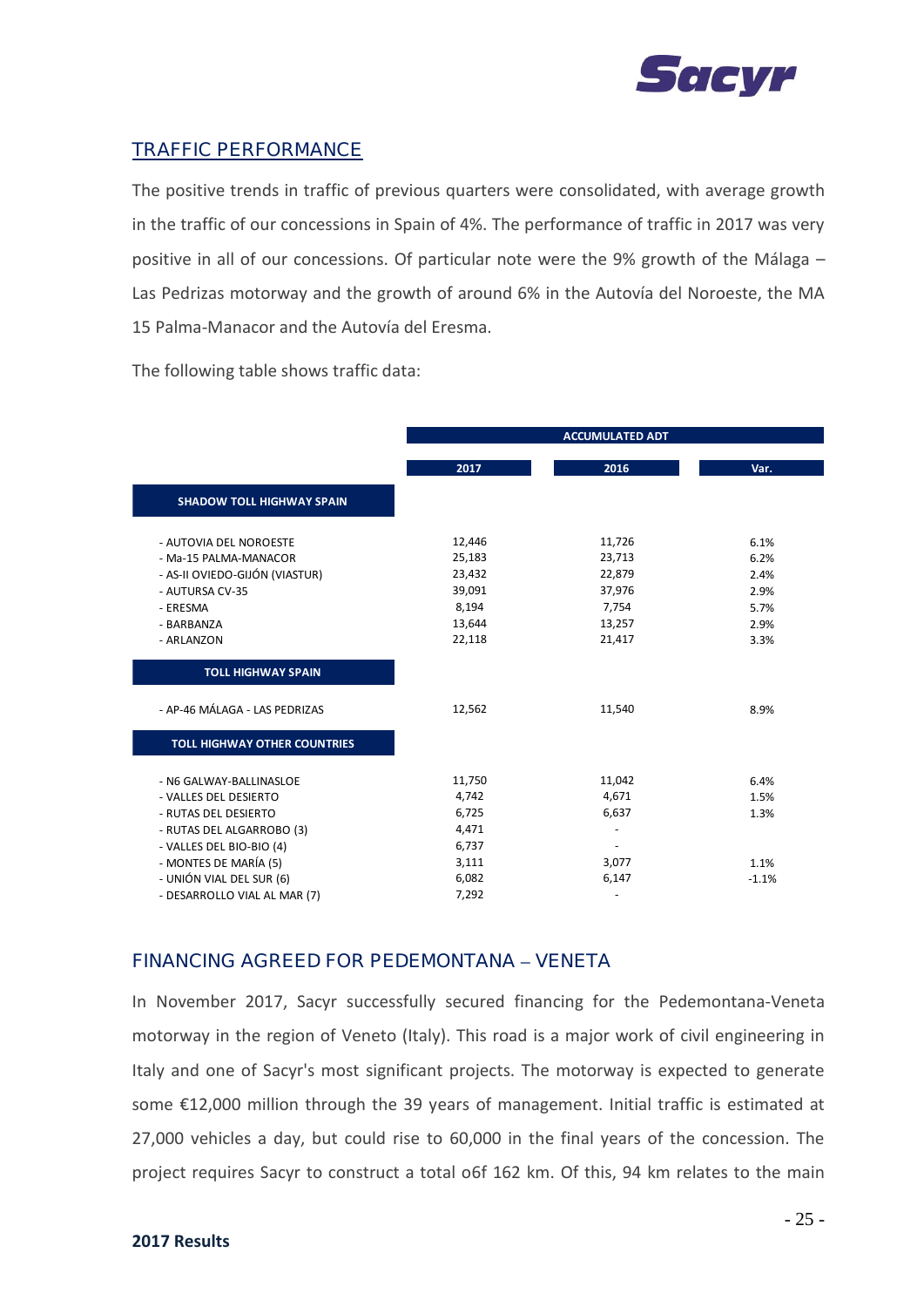

road that will link up 34 towns and cities and the industrial area of Vicenza and Treviso, while a further 68 km will be secondary access roads. It will also feature two tunnels: the Malo tunnel (6 km) and the S. Urbano tunnel (1.5 km), plus eight viaducts. The motorway forms part of the European TEN-T and is considered a strategic national asset since it lies between the existing A4 and A27 motorways, cutting through the region of Veneto as it moves through the provinces of Vicenza and Treviso.

Funding has been arranged through a bond issue worth  $£1,571$  million, making it one of the largest placements for a greenfield project in Europe. (€1,221 million in senior bonds, maturing in 2047 and a further €350 million in junior bonds maturing in 2027). This type of funding has been awarded the Project Finance International 2017 award in the category of best European transaction in transport infrastructures.

### CONTRACTING AND BACKLOG

Sacyr Concesiones backlog at 31 December 2017 stood at €27,163 million compared to the €12,926 million at 31 December 2016. This growth is due mainly to the Group's huge success in winning contracts in countries such as Colombia, Mexico and Paraguay, and also because of the incorporation of the Pedemontana-Veneta (Italy) into the backlog. At 31 December 2017, 82% of Sacyr Concesiones backlog was situated outside of Spain.

In 2017 Sacyr entered the Mexican concessions market with two projects

o The General Directorate of Road Maintenance in Mexico has awarded Sacyr Concesiones its first Public Private Partnership (PPP) project in the country: the renovation, maintenance and upkeep of 91.5 km of highway between Pirámides, Tulancingo and Pachuca. The project consists of the renovation, maintenance and upkeep of two road sections: Pirámides - Tulancingo and Tulancingo – Pachuca, in the states of México and Hidalgo. This road has an Average Daily Traffic (ADT) of 19,743 vehicles and a revenue backlog of €235 million.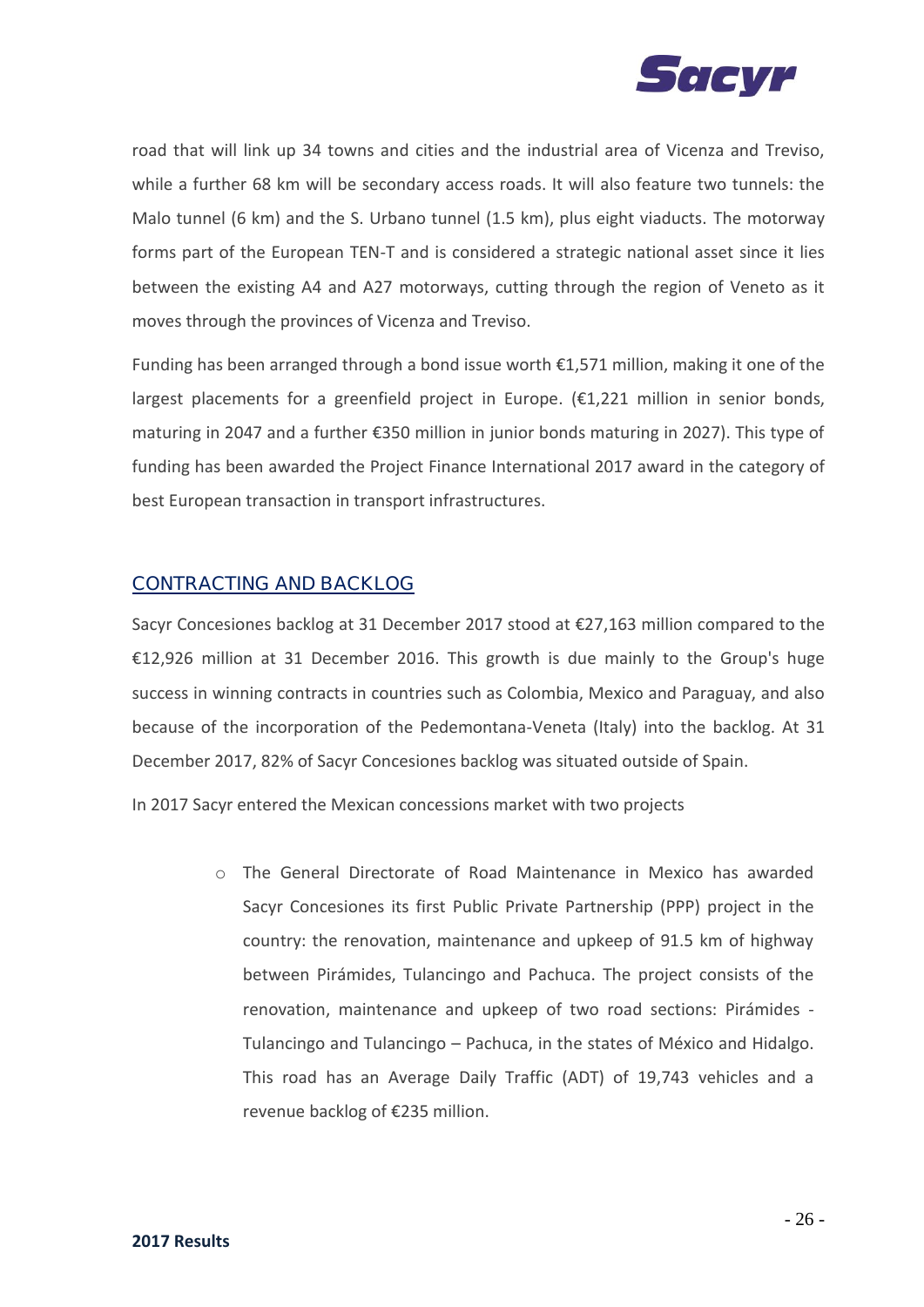

o The concession of the new General Hospital in the Southern Regional Area of Mexico City (Tláhuac Hospital) for a period of 23 years. The project involves the design, construction, financing, operation and maintenance of the infrastructure. With a surface area of 33,480 square meters, it will serve over 1.2 million people, with 250 beds and 36 consultation rooms. With an initial investment of €92 million, the revenue backlog is expected to be €1,045 million euros over the whole term of the concession.

Furthermore, Sacyr Concesiones was awarded the fourth 4G concession project in Colombia, positioning it as the concessionaire that has been awarded the most projects within the Colombian national infrastructure plan. The Cúcuta – Pamplona motorway road corridor is in the Norte de Santander department in the north-east of the country. The project, with a revenue backlog of €2,441 million, involves the construction of 47 km of second carriageway, 4 km of single carriageway, and the refurbishment of the existing 67 km.

Sacyr Concesiones was also awarded the first concession motorway project in Paraguay, in the city of Asunción. The project involves the construction and operation of Route 2 (between Asunción and Coronel Oviedo) and Route 7 (between Coronel Oviedo and Caaguazú) with an expected investment in its construction of €475 million and backlog of €1,350 million throughout the 30 year concession term.

After 2017 financial closure, Sacyr Concesiones was awarded the El Tepual Airport concession in the city of Puerto Montt, Los Lagos Region (Chile). (February 2018).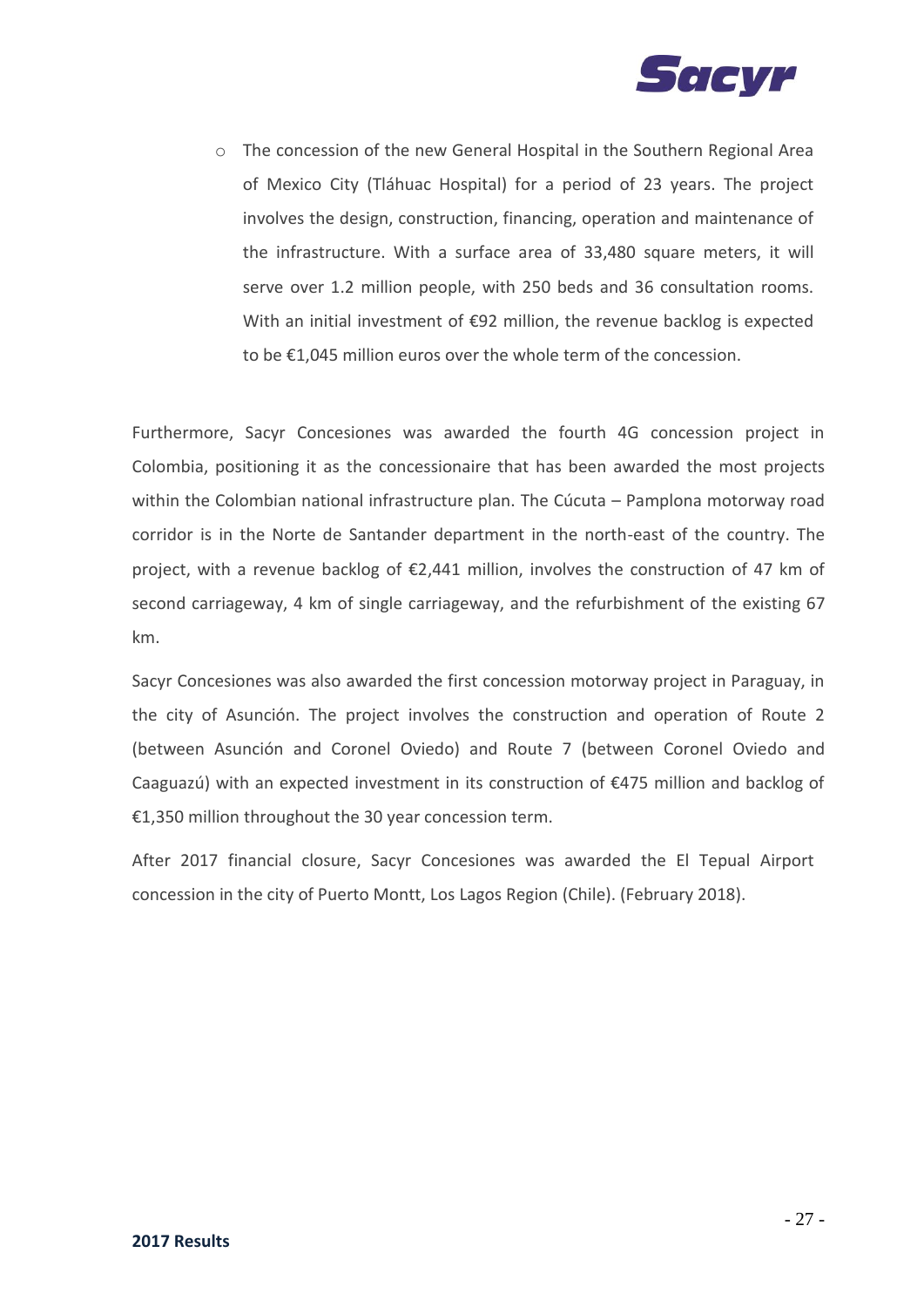

# **VALORIZA**

The revenue at Valoriza amounted to €952 million, an increase of 5% which reflects the solid upward trend of the group's Services activity.

Revenue by business line is as follows:

- There was significant revenue growth of 14% in Multiservices as a result of the contribution from major contracts awarded during 2016, such as for Dependency and Maintenance Services.
- Environment revenue increased by 12%, thanks to urban waste collection contracts, among others.
- Changes in revenue in the Water business line mainly resulted from the transfer of the Water EPC division to Sacyr Industrial in the first quarter of 2017.

| <b>VALORIZA (Thousands of Euros)</b> | 2017    | 2016    | % Chg.   |
|--------------------------------------|---------|---------|----------|
| <b>REVENUE</b>                       | 951,896 | 908,249 | 5%       |
| <b>Environment</b>                   | 389,997 | 347,437 | 12.2%    |
| <b>Multi-Services</b>                | 443,966 | 390,892 | 13.6%    |
| Water                                | 114,299 | 167,206 | $-31.6%$ |
| Central                              | 3,634   | 2,714   | 33.9%    |
| <b>EBITDA</b>                        | 83,300  | 76,006  | 10%      |
| Environment                          | 47,216  | 43,308  | 9.0%     |
| <b>Multi-Services</b>                | 17,056  | 18,385  | $-7.2\%$ |
| Water                                | 19,018  | 14,429  | 31.8%    |
| Central                              | 10      | (116)   | n.a.     |
| <b>EBITDA Margin</b>                 | 8.8%    | 8.4%    | 5%       |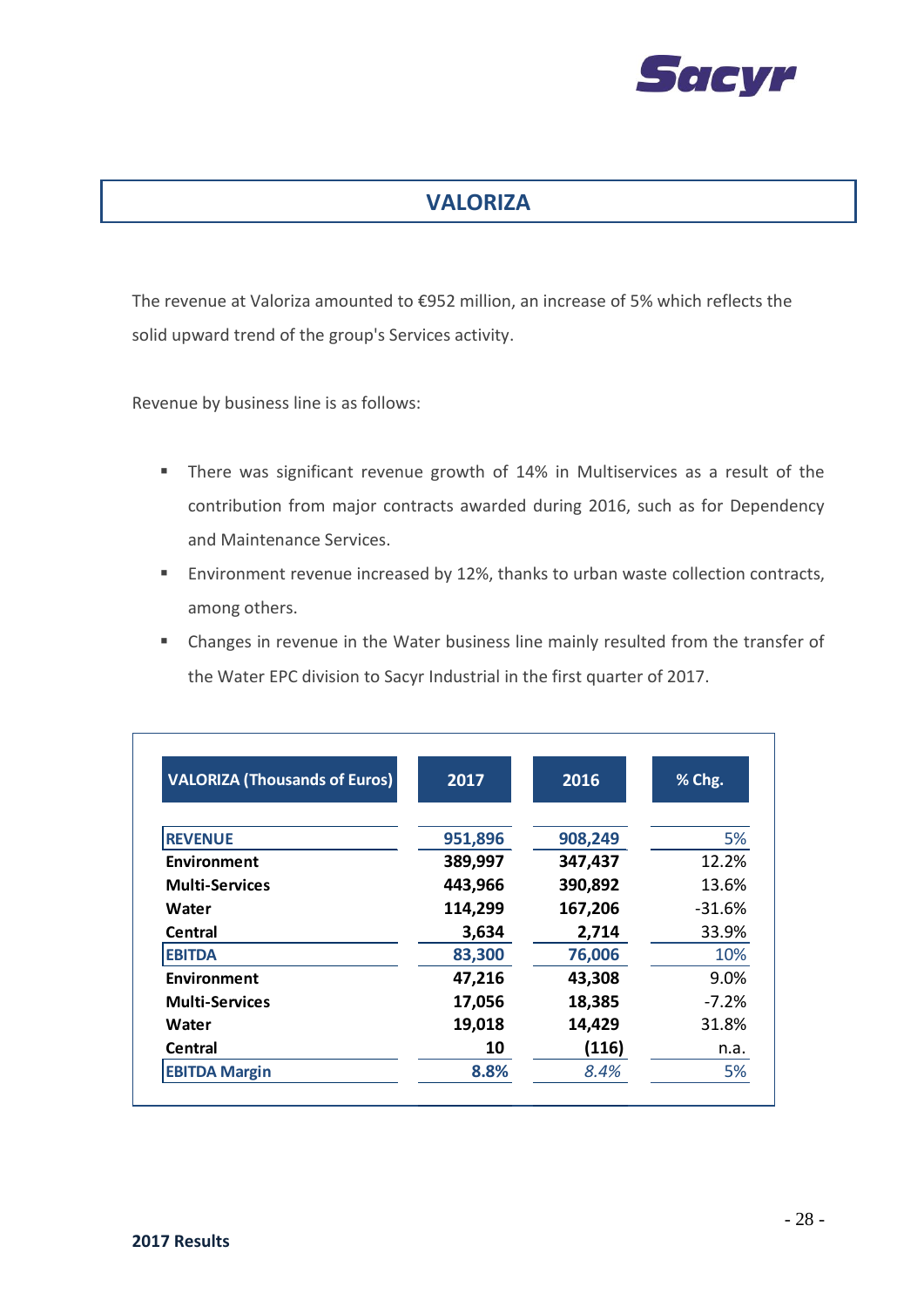

EBITDA stood at €83 million, compared to the €76 million of the previous year, which represents growth of 10%. This improvement in the margin is due to the general increase in the profitability of contracts. The EBITDA margin was 8.8%.

### PROCUREMENT AND BACKLOG

Valoriza's backlog totalled €5,661 million. 30% of this backlog is international. Valoriza continues to develop vigorous commercial activity both in Spain and abroad. It is worth noting the improvement of the division's position abroad thanks to contracts having been awarded internationally in all areas of activity. The countries where the group is gaining international presence are Chile, Mexico, Australia and, after the reporting date, Colombia and the United States.

Some of the most noteworthy contracts won are as follows:

Water:

- o Extension of the contract for services to the desalination plant for the irrigation partnership of Cuevas de Almanzora in Almería for a sum of €19 million and a period of 20 years.
- o Replacement and repair of the recycled water supply network of Canal de Isabel II Gestión in Madrid, for €8 million.
- o Operation and maintenance services for the "la China" wastewater treatment plant (EDAR) in Madrid for an amount of €5 million.
- Environmental Services:
	- o Operation of a waste treatment and composting plant in Melbourne (Australia), for €113 million, over a period of 15 years.
	- o Maintenance and operation service for the ERAR Sur plant of the Madrid Municipal Council for €16 million, over a period of 1 year.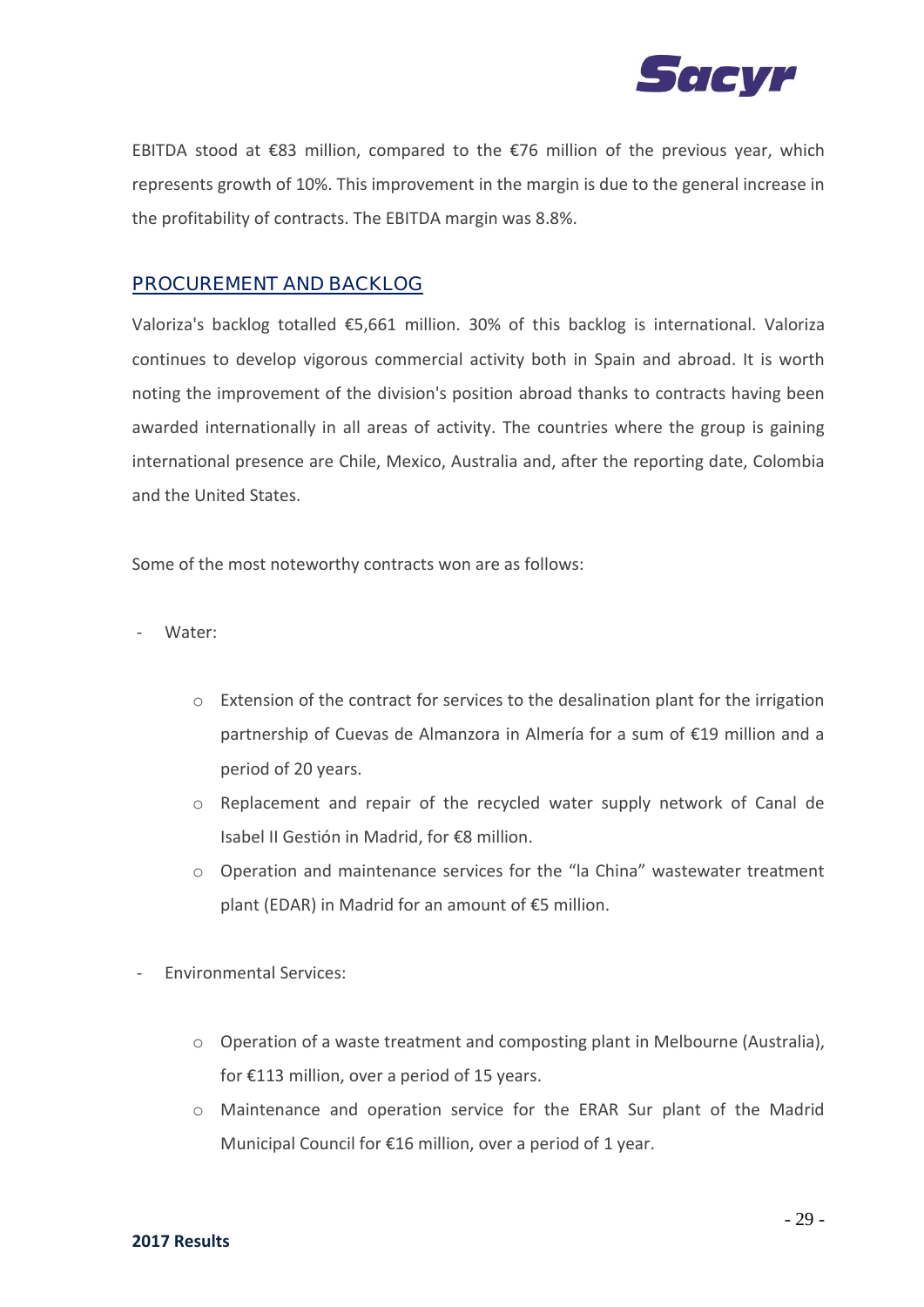

- o Cleaning and maintenance contract for green zones, lots 2 and 3, of the Madrid Municipal Council through a 4-year contract worth €24 million.
- o Valoriza Servicios Medioambientales was awarded a contract for the cleaning services of the outer area at Madrid Barajas Airport worth €11 million over a 3 year period.
- $\circ$  9-month extension of the contract for the collection and transport of urban solid waste and street cleaning in Toledo, for €6 million.
- o The 10-year contract to collect, transport and dispose urban waste for the community of towns of Bajo Tietar (Ávila), worth €5 million.

- Multiservices:

- o Operation and Maintenance services contract for the Antofagasta Hospital in Chile for €139 million over a period of 15 years.
- o Operation and maintenance service of the "Rutas de Litoral" motorway in Uruguay, worth €41 million over a term of 25 years.
- o Provision of services for the upkeep of the "Pirámides-Tulancingo Pachuca" motorway in Mexico, for a total sum of €15 million and a period of 10 years.
- $\circ$  Concession to provide maintenance services for the "Global Mixto" roads in the provinces of Santiago, Maipo and Cordillera (Metropolitana Region), Chañaral and Copiapó (Atacama Region), Ranco (Los Ríos Region) and the provinces of Iquique and Tamaraugal (Taracopa Region), in Chile, for a total amount of €39 million and a concession term of 4 years.
- o Comprehensive management, operation and maintenance services for a period of 3 years for the "Zofri" shopping centre in Iquique, Chile, for €5 million.

#### **2017 Results**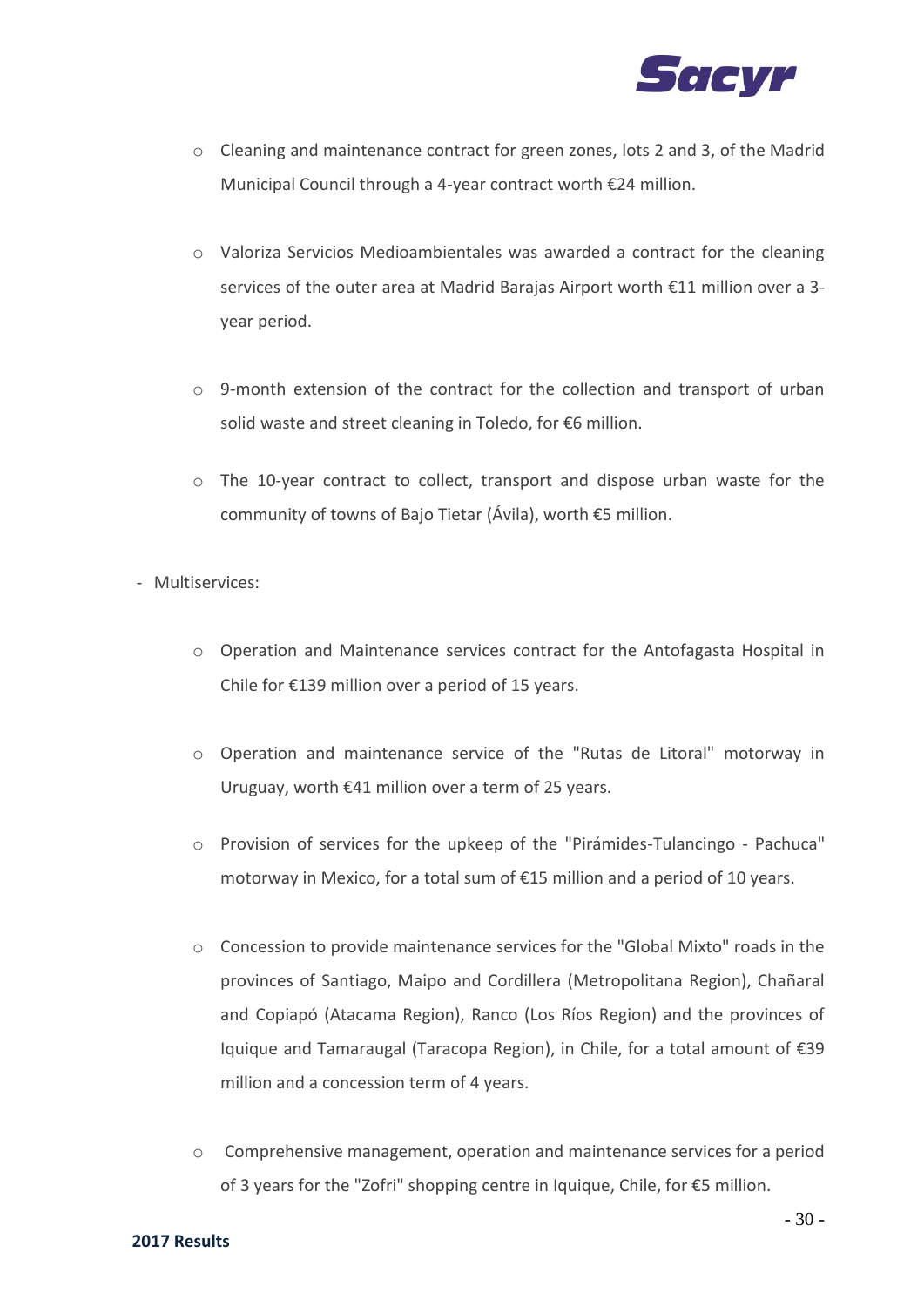

- o Motorway maintenance and upkeep services for the Autopistas del Atlántico AP-9 (AUDASA), Autoestradas de Galicia AG-55 and Autoestradas de Galicia AG-57, for a total of €40 million and a concession term of 6 years, extendable by a further 2 years.
- o A 5-year contract, worth €31 million, for the development of a new facility management model in Repsol's headquarters in Madrid and regional offices across Spain.
- o Personal care and home cleaning services for the Barcelona Municipal Institute of Social Services, for a sum of €13 million.
- o Cleaning contract for the Gerencia de Atención Integrada health service in Albacete, for a total amount of €15 million, for a period of 4 years.
- o Extension of the cleaning contract for various General State Administration offices in Madrid (Nuevos Ministerios, Arturo Soria, Ventas and Sur districts), for €14 million.
- o Comprehensive cleaning service for the Ministry of Finance and Civil Service's state buildings, premises and offices, for a sum of €10 million.
- o Cleaning services contract for the healthcare buildings, plots 1 and 3, at Hospital Royo Villanova and Primary Care Centre of the city of Zaragoza (Aragón Health Service) for €9 million and a 4-year period.
- o Home-help services for the Burgos Municipal Council, amounting to €5 million, over a 2-year period.
- o Cafeteria, restaurant and events service of Deliquo restaurant, for the amount of €16 million.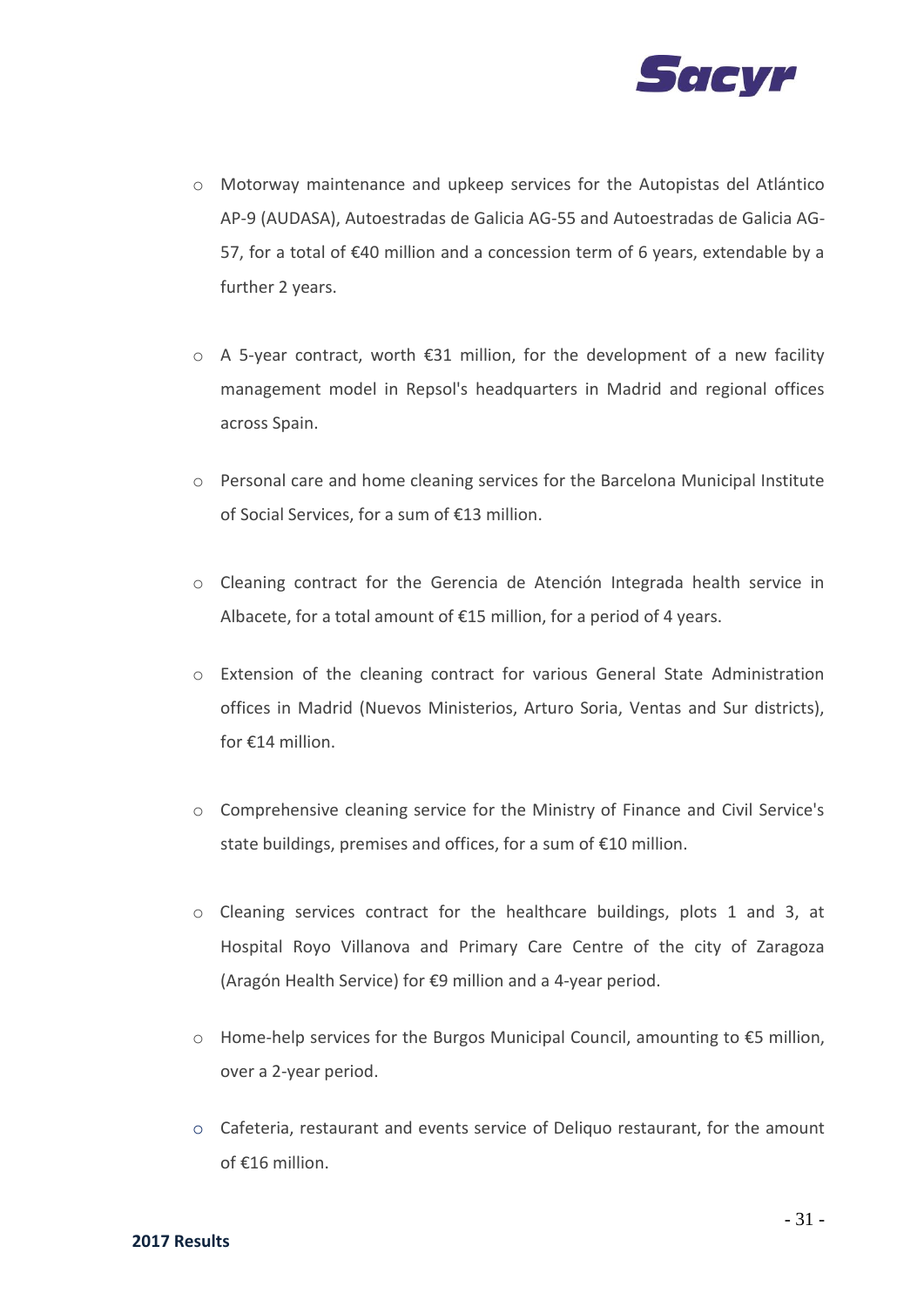

Following the year-end of 2017, Valoriza Servicios Medioambientales was awarded a waste collection and cleaning contract for special services area number 5 in Bogotá, Colombia. The contract, which is for a sum of €170 million, runs for 8 years.

Also following the year-end, Sacyr was selected as preferred bidder for the construction and operation of a waste treatment plant in Connecticut (United States). The project will generate over €2,900 million in revenue over the length of the contract. The facilities will feature proprietary technology and will be able to treat 900,000 tonnes/year.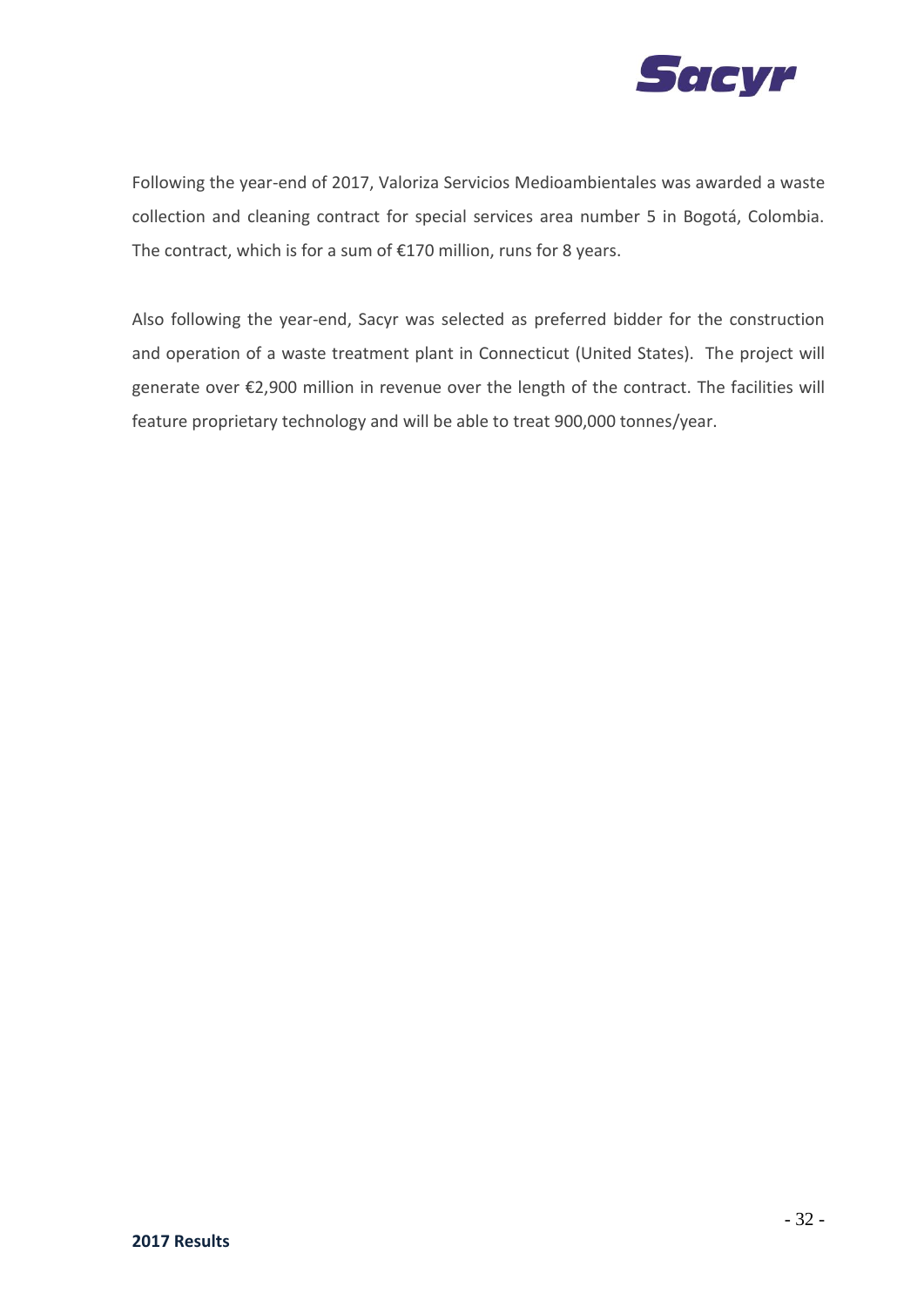

## **INDUSTRIAL**

| (Thousands of Euros)         | 2017    | 2016    | % Chg. |
|------------------------------|---------|---------|--------|
|                              |         |         |        |
| <b>Revenue</b>               | 522,851 | 400,579 | 30.5%  |
| Oil and gas                  | 196,957 | 235,477 |        |
| <b>Electricity grid</b>      | 44,272  | 21,990  |        |
| <b>Enviroment and mining</b> | 72,299  | 35,546  |        |
| Water                        | 74,214  | 0       |        |
| Generation                   | 132,923 | 106,333 |        |
| Central                      | 2,186   | 1,233   |        |
| <b>EBITDA</b>                | 34,453  | 30,095  | 14.5%  |
| <b>EBITDA Margin</b>         | 6.6%    | 7.5%    |        |
| <b>BACKLOG</b>               | 2,310   | 2,452   | $-6%$  |
| <b>National</b>              | 1,871   | 1,987   | -6%    |
| <b>International</b>         | 439     | 465     | -6%    |

At 31 December 2017, Sacyr Industrial's revenue stood at €523 million, a year-on-year increase of 31% from €401 million in the same period last year.

This year, the Water EPC contracts were included in this division (previously included in Valoriza) and have contributed €74 million to the revenue. Valoriza will be responsible for the concession part of the project and the Industrial division will carry out the construction.

- Related to the EPC contracts,
	- o Oil&Gas brought in €197 million in revenue. The major projects of the diesel refinery in Pampilla (Peru) and the regasification terminal in Cartagena (Colombia) were completed in 2016 and new projects have been started,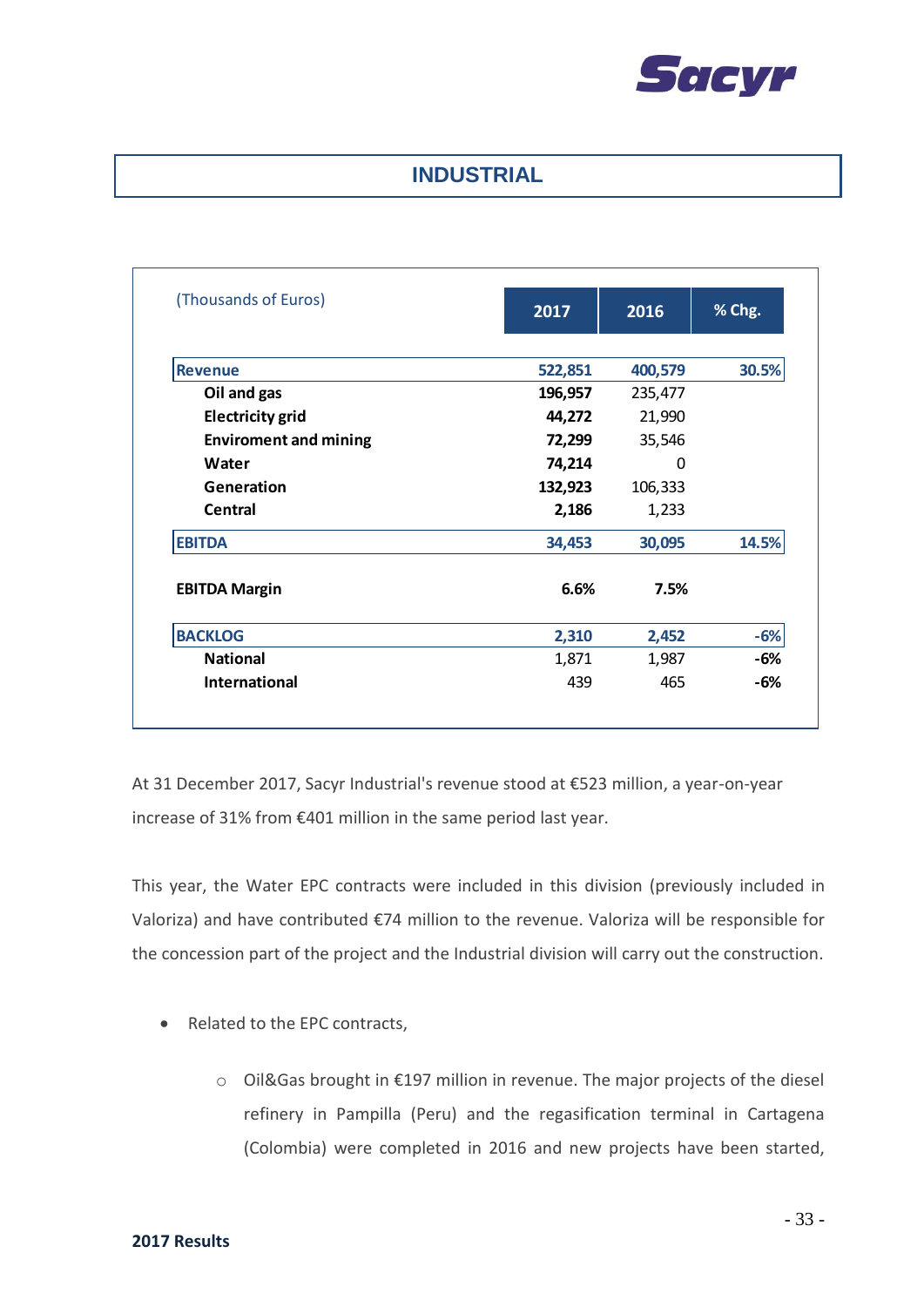

such as Nuevo Mundo (Peru) and the La Pampilla fuel unit (Peru). The activities of Sacyr Nervión have also increased.

- o The Electricity Infrastructure activity posted revenue of €44 million; which is double the revenue at the year-end of 2016, thanks to the new contracts obtained in Chile and Panama.
- o The activities of Environment and Mining contributed €72 million in revenue, versus the €36 million last year. This significant growth was due to the contributions of the Chimborazo projects (Ecuador) and the Potosí cement plant (Bolivia).
- Power generation plants contributed €133 million in revenue in 2017, versus the €106 million in the previous year. This growth can be explained by the increase in the electricity pool price caused by weather conditions. The average electricity pool price in 2017 was €52.22/MWh, compared to the price of €39.61/MWh of the previous year.

The increase in revenue was coupled with a 15% increase in EBITDA, which reached  $\epsilon$ 34 million in 2017.

#### PROCUREMENT AND BACKLOG

The backlog of the Industrial division stood at  $\epsilon$ 2,310 million in 2017. Of particular note were the following projects awarded:

- Design and construction of an organic waste treatment plant in Melbourne (Australia), for a total amount of €30 million.
- Management consultancy contract for two liquefaction plants in Sonatrach, Algeria (GL1Z and GL2Z) for a total amount of €22 million.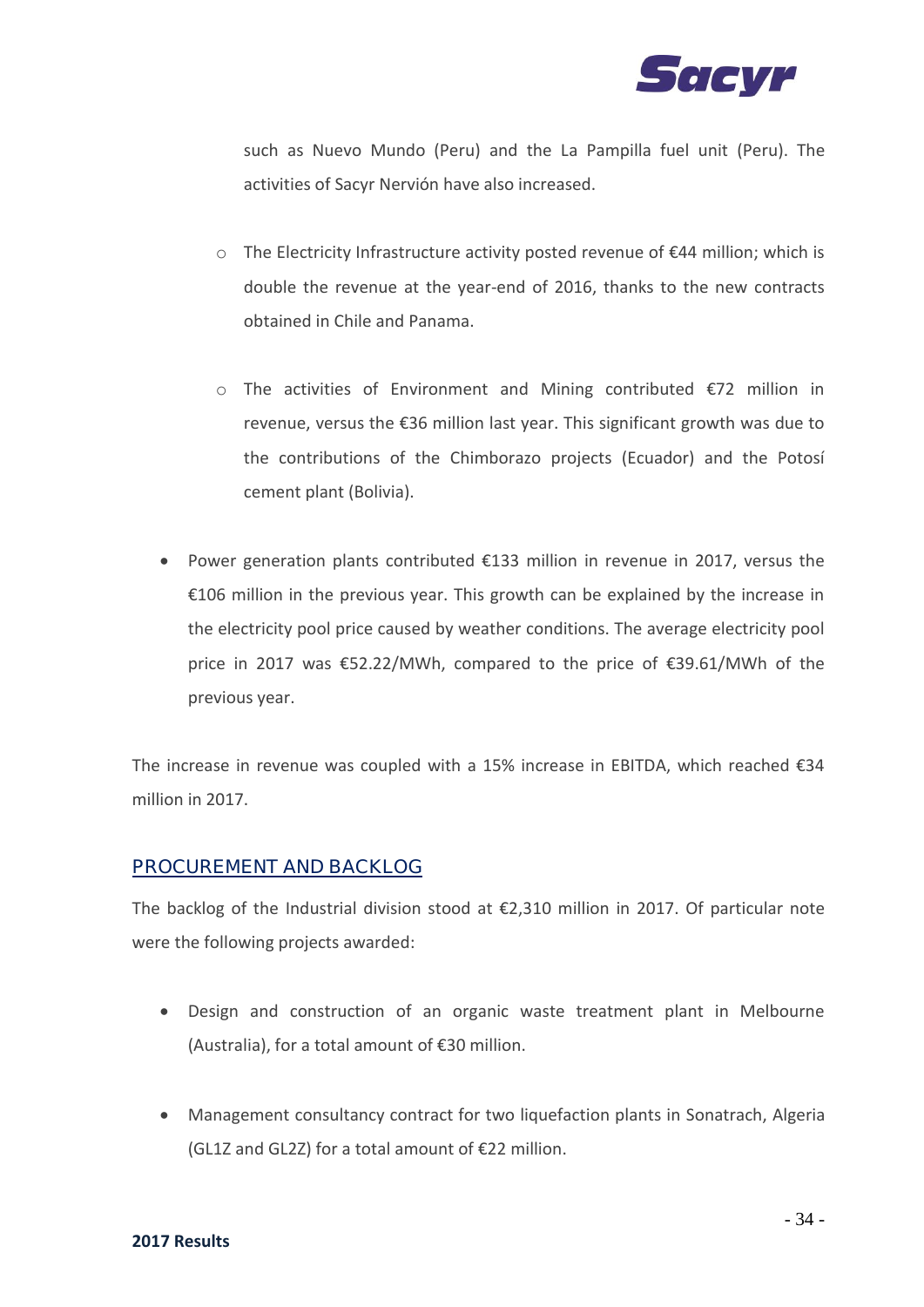

- Turnkey construction of a new cement plant in Potosí (Bolivia) worth €226 million, with the scheduled completion of the project in 36 months.
- Contracts to extend the electricity lines and substations at: "Cóndores-Parinacota", "Melipulli-Puerto Montt" and "Candelaria" (all in Chile), for a total amount of €60 million and with a 36-month execution period.
- Contract to expand the desalination plant in the port of Santa Cruz de Tenerife for a sum of €8 million..
- Supplementary work in the cement plant of Chimborazo (Ecuador), in a deal worth €12 million.
- Geothermal Projects for a sum of €6 million, in particular geothermal air conditioning of the Ifema exhibition centre and 144 homes in La Finca, Somosaguas.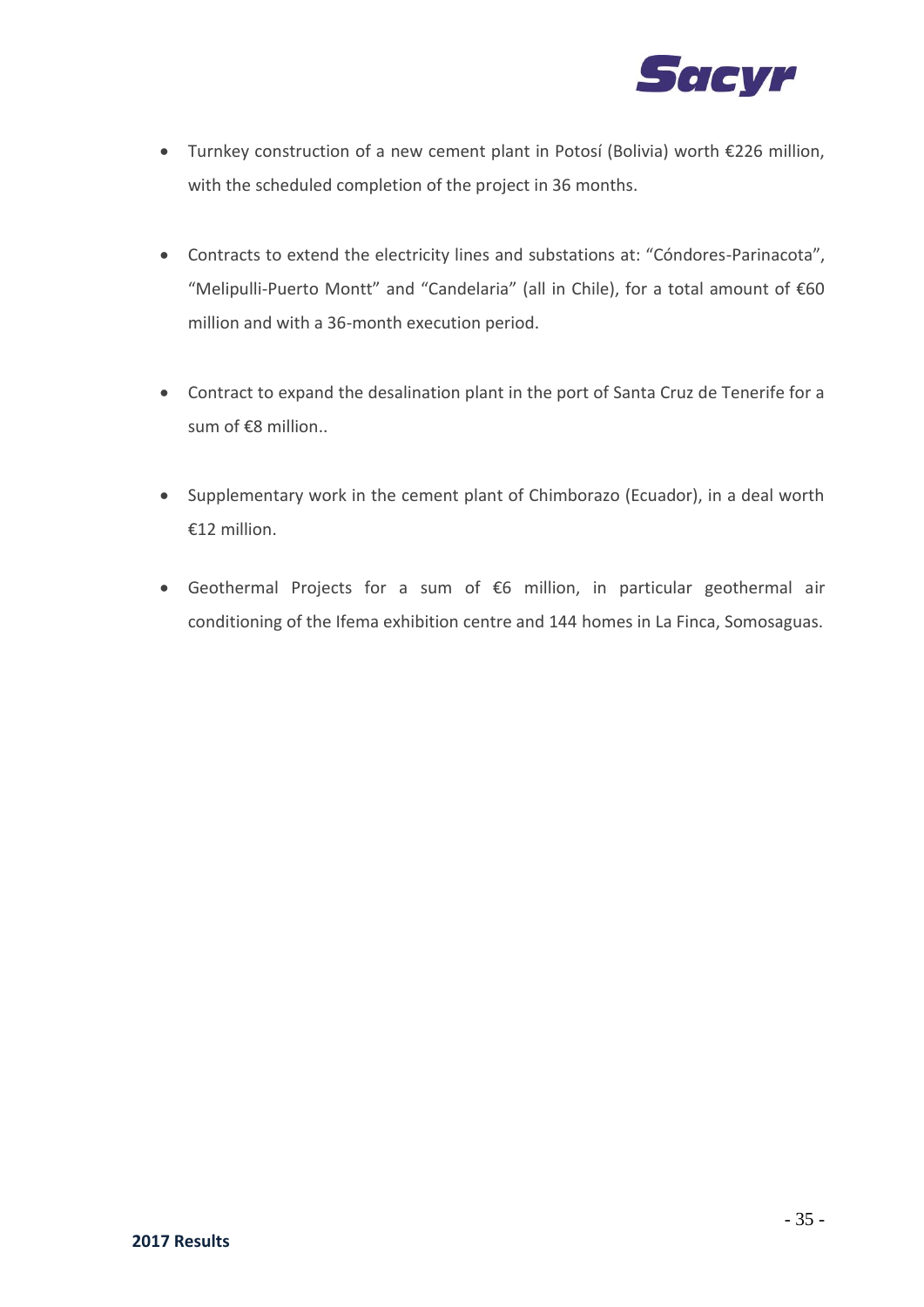

# **VI. STOCK MARKET PERFORMANCE**

| <b>SACYR</b>                                           | <b>DECEMBER</b> |           | % Chg     |  |
|--------------------------------------------------------|-----------------|-----------|-----------|--|
|                                                        | 2017            | 2016      | 17/16     |  |
| Market Price at closing (euros per share)              | 2.36            | 2.22      | 6.26%     |  |
| High share price                                       | 2.80            | 2.37      | 18.08%    |  |
| Low share price                                        | 1.90            | 1.17      | 61.84%    |  |
| Market Capitalization at closing (Thousands of euros)* | 1,257,608       | 1,183,506 | 6.26%     |  |
| Average Trading Volume (Thousands of euros)            | 1,987,529       | 2,235,798 | $-11.10%$ |  |
| Average Daily Trading Volume (Number of shares)        | 3,325,145       | 5,097,246 | $-34.77%$ |  |
| Liquidity (%)                                          | 100             | 100       |           |  |
| Number of shares (Thousands)                           | 533,111         | 517,431   | 3.03%     |  |
| <b>Share Nominal Value</b>                             | 1 EURO          | 1 EURO    |           |  |

\*Adjusted in 2016 pursuant to capital increase in July 2017 consisting of issue of bonus shares at a proportion 1 new share for 33 previously issued shares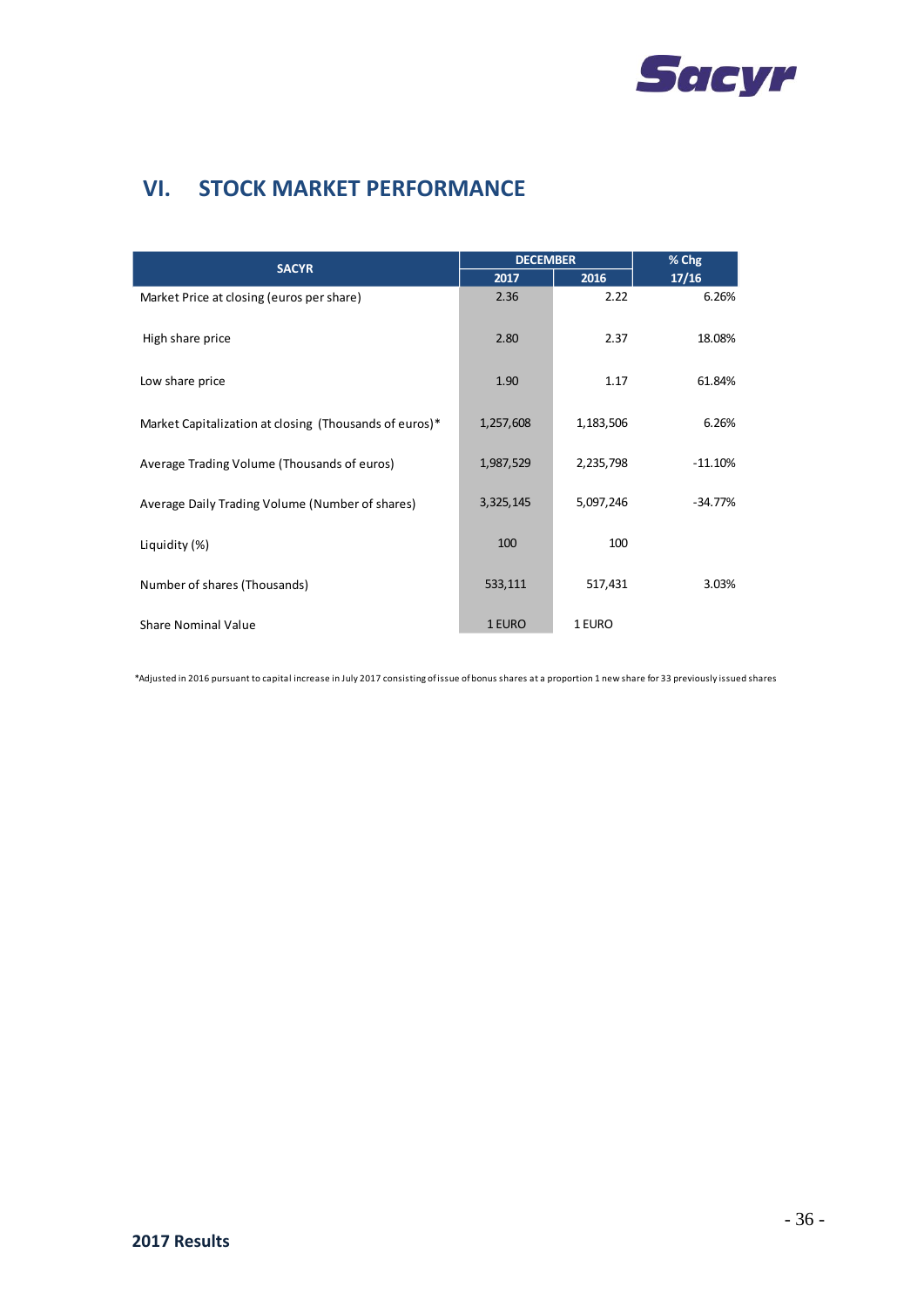

# **VII. APPENDIX: ALTERNATIVE PERFORMANCE MEASURES**

The Sacyr Group presents its earnings in accordance with International Financial

Reporting Standards (IFRS). The Group also provide with certain additional financial measurements, known as Alternative Performance Measures (APMs) used by management in decision-making and evaluation of the Group's financial performance, cash flows and financial position.

In order to comply with the Guidelines on Alternative Performance Measures (2015/1415en) published by the European Securities and Markets Authority (ESMA), the disclosures required for each APM are set out below, including its definition, reconciliation, explanation of its use, comparatives and consistency. Sacyr Group considers that this additional information will improve the comparability,

reliability and comprehensibility of its financial information.

#### **ALTERNATIVE PERFORMANCE MEASURES**:

**Earnings before interest, taxes, depreciation and amortisation (EBITDA):** this indicator shows operating profit or loss prior to depreciation and amortisation and any change in provisions, excluding extraordinary/non-recurring profits and losses.

**Operating profit/(loss) (EBIT):** Calculated as the difference between Operating income (Revenue, Own work capitalised, Other operating income, Government grants released to the income statement) and Operating expenses (Staff costs, Depreciation and amortisation expense, Changes in provisions and Other).

**Gross debt:** Comprises Non-current financial debt and Current financial debt as shown on the liabilities side of the consolidated statement of financial position, which includes bank borrowings and issues in capital markets (bonds).

**Net debt:** Calculated as Gross debt less Other current financial assets and Cash and cash equivalents, from the asset side of the consolidated statement of financial position.

**Project finance debt (gross or net):** is the financial debt (gross or net) from project companies. In this type of debt, the guarantee received by the lender is limited to the project cash flow and its asset value, with limited recourse to shareholders.

**Corporate debt (gross or net)**: Debt held by the Group's Parent, comprising bank borrowings and issues in capital markets.

**Financial result**: The difference between Total finance income and Total finance costs.

#### **2017 Results**